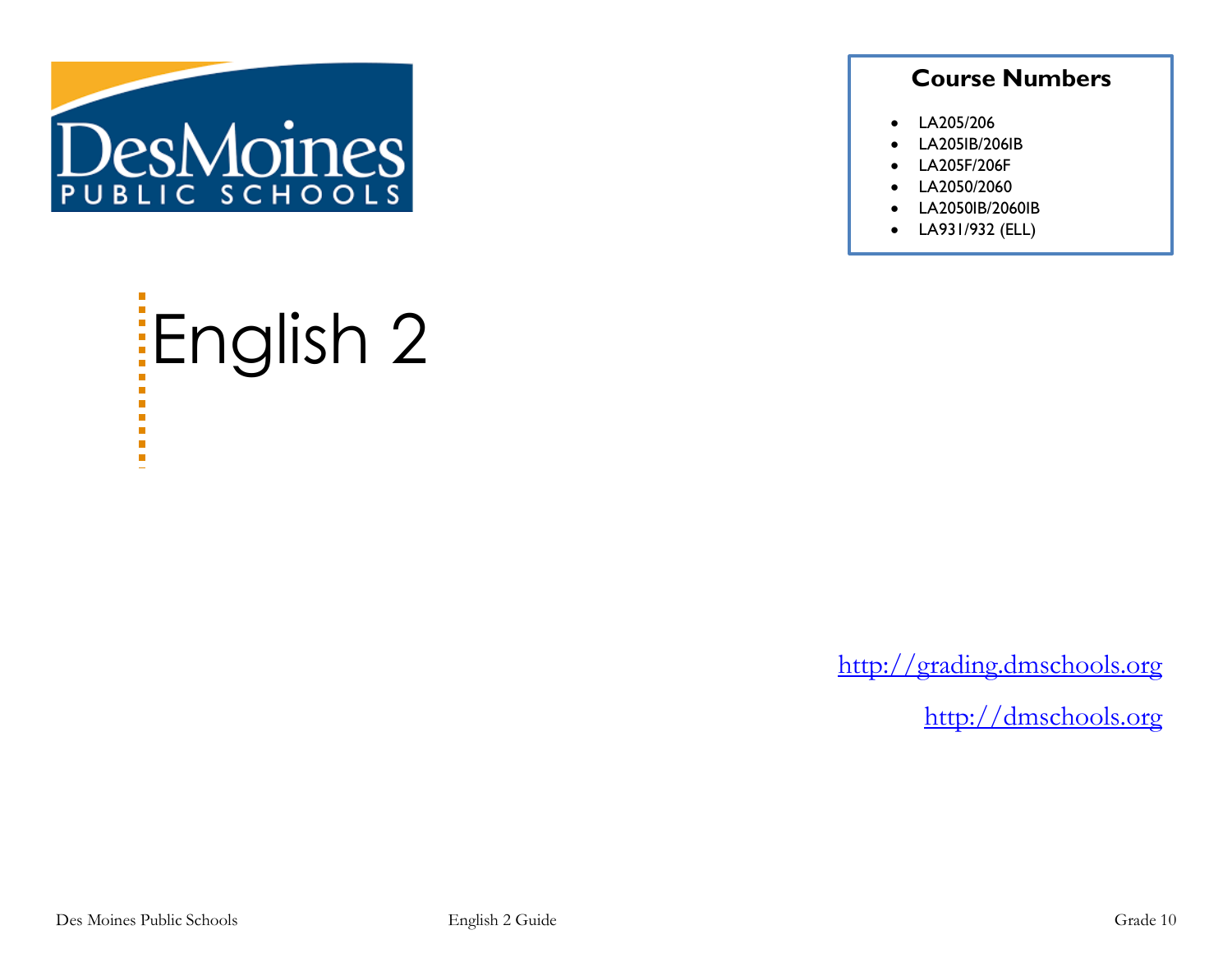### **Foreword**

English II continues the development of the structures of communication with an emphasis on the language arts of speaking and listening. Through the communication of ideas in both writing and speaking, students will learn to use information responsibly, accurately, and ethically. Students will communicate through a variety of mediums, including technology, to recognize the role evaluation and response have on oral communication.

### **The scope of this course should address the topic of COMMUNITY AND SOCIETY through many lenses. Consider the following guiding questions to guide the scope of your text choices and topics for discussion.**

- What are the factors that move individuals / communities / nations to great sacrifice and what are the consequences?
- What is community and what are the individual's responsibilities to the community as well as the community's responsibilities to the individual?
- When is it appropriate to challenge the beliefs or values of society?
- To what extent do belief systems shape and/or reflect culture and society?
- How are belief systems represented and reproduced through history, literature, art, and music?
- How do beliefs, ethics, or values influence different people's behavior?
- What allows some individuals to take a stand against prejudice/oppression while others choose to participate in it?
- What are the causes and consequences of prejudice and how does an individual's response to it reveal his/her morals, ethics, and values?

### **How to use this document:**

#### **This curriculum guide is** *not…*

- A lock-step instructional guide detailing exactly when and how you teach.
- Meant to restrict your creativity as a teacher.
- A ceiling of what your students can learn, nor a set of unattainable goals.

#### **Instead, the curriculum guide** *is* **meant to be a common vision for student learning and a set of targets and success criteria directed related to grade-level standards by which to measure and report student progress and provide meaningful feedback.**

The curriculum guide outlines the learning that is **most essential** for student success; it is our district's guaranteed and viable curriculum. The expectation is that every student in our district, regardless of school or classroom, will have access to and learn these targets. As the classroom teacher, you should use the curriculum guide to help you to decide how to scaffold up to the learning targets and extend your students' learning beyond them.

Within this document, you will find a foundational structure for planning sequential instruction in the classroom which can be supplemented with materials from any number of the linked resources.

Please consider this guide a living and dynamic document, subject to change and a part of a continuous feedback loop.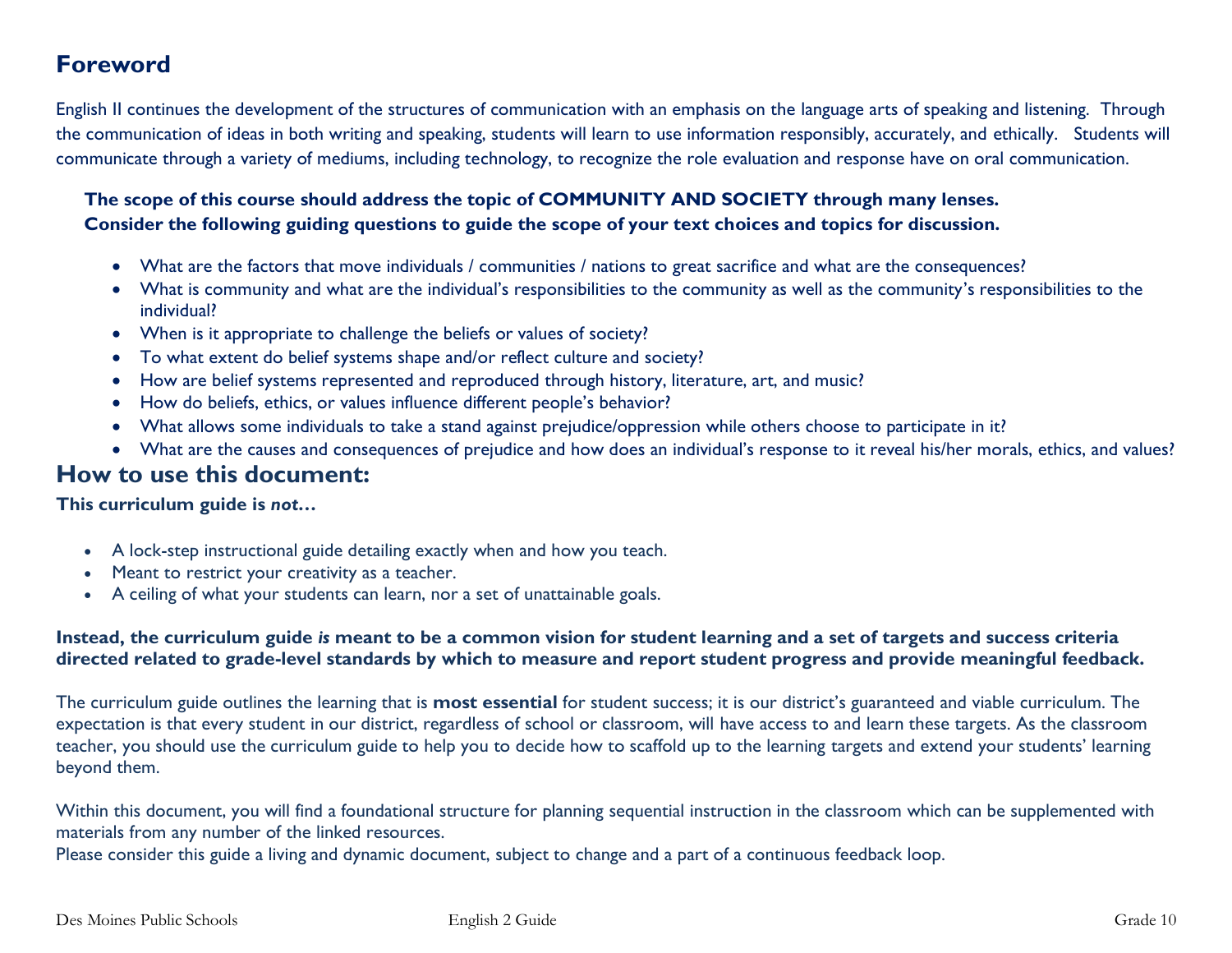| <b>Semester</b>                                             | Unit I: Theme                           |                                                                                                                       | <b>Unit 2: Character Analysis</b><br><b>Things Fall Apart</b><br><b>G10 Things Fall Apart (Word files)</b> | <b>Extended Topics SI</b>                                                                                                       |                                                              |
|-------------------------------------------------------------|-----------------------------------------|-----------------------------------------------------------------------------------------------------------------------|------------------------------------------------------------------------------------------------------------|---------------------------------------------------------------------------------------------------------------------------------|--------------------------------------------------------------|
|                                                             | <b>Topic I: Analyzing Theme</b>         | <b>Topic 2: Analyzing</b><br><b>Complex Characters</b>                                                                | <b>Topic 3: Writing Text</b><br><b>Analyses</b>                                                            | Topic 4:<br><b>Collaborating in</b><br><b>Discussions</b>                                                                       | Topic 5:<br><b>Constructing</b><br>Writing                   |
| Reporting<br>trequency for<br>Cycle 1                       | 6 weeks                                 | 12 weeks                                                                                                              |                                                                                                            | Evidence can be collected throughout the<br>semester and topic scores continually updated<br>to reflect increase in complexity. |                                                              |
| Approximate<br>beginning and<br>end dates for<br>the topics | $8/24 - 10/14$                          | Section 1 10/17-11/4<br>$\bullet$<br>Section 2 11/9-12/2<br>Section 3 12/5-12/16<br>Section 4 12/19-1/13<br>$\bullet$ |                                                                                                            |                                                                                                                                 |                                                              |
| <b>Standards</b><br>Aligned                                 | RL.9-10.1<br>RL.9-10.2<br>$RI.9 - I0.4$ | RL.9-10.1<br>RL.9-103<br>$RI.9 - I0.4$                                                                                | $W.9 - 10.1$<br>$W.9 - 10.4$<br>$W.9 - 10.5$<br>$W.9 - 10.9$                                               | $SL.9 - 10.$                                                                                                                    | $W.9 - 10.4$<br>$W.9 - 10.5$<br>$L.9 - 10.1$<br>$L.9 - 10.2$ |

#### **When to begin Odell HSLP:** *Things Fall Apart*

Odell provides lesson totals based on 45-minute class periods. There are 32 core lessons, and 9 optional lessons. Keep in mind there are also optional activities throughout core lessons which may impact pacing if included.

In order to absorb the current homework reading expectation into classroom time, the unit should begin no later than November I.

Opportunities to reassess Unit 1 Topics exist throughout the new material. Mastery of Unit 1 topics should not inhibit moving into Unit 2.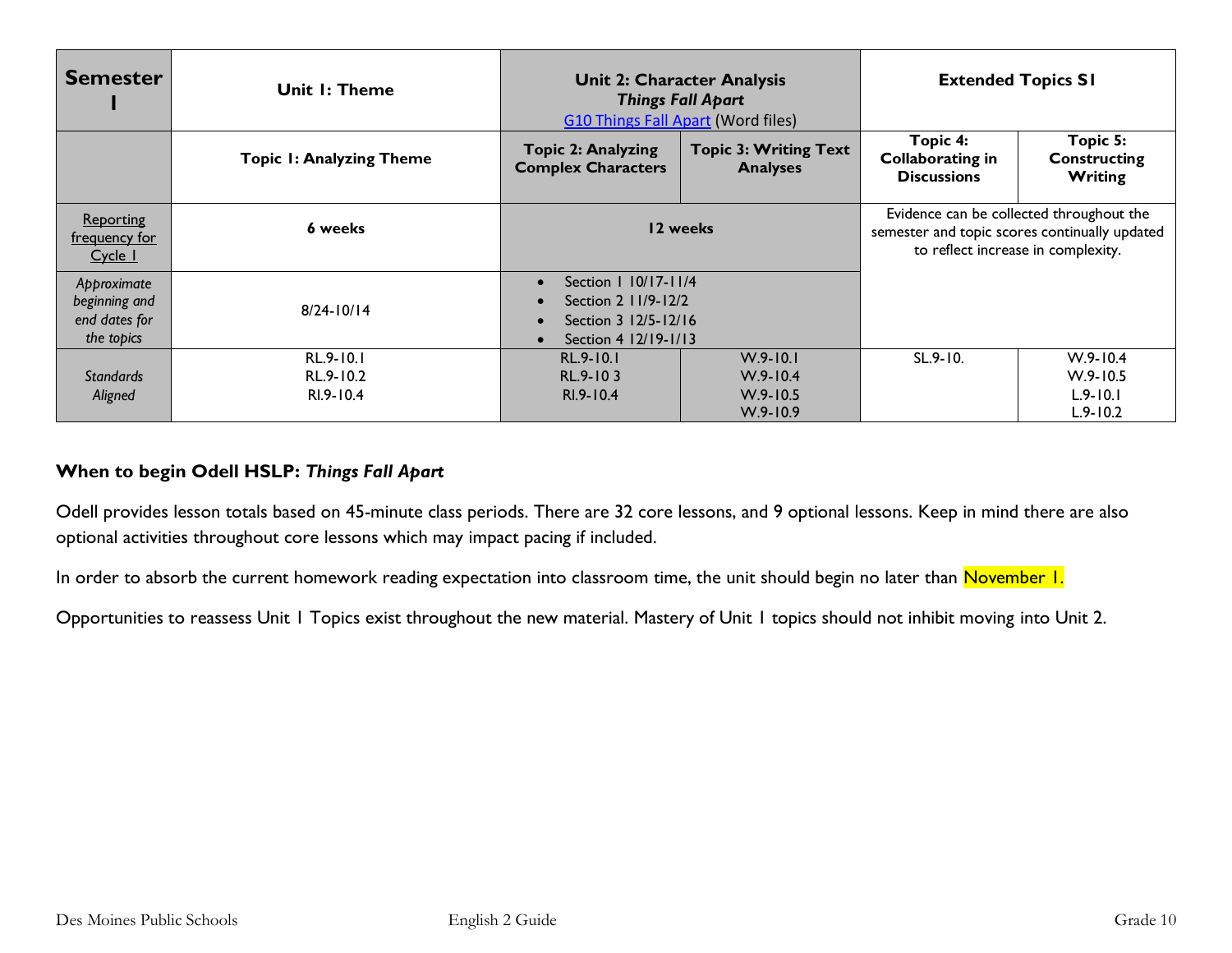### **Standards-Referenced Grading Basics**

#### **Our purpose in collecting a body of evidence is to:**

- Allow teachers to determine a defensible and credible topic score based on a representation of student learning over time.
- Clearly communicate where a student's learning is based on a topic scale to inform instructional decisions and push student growth.
- Show student learning of targets through multiple and varying points of data
- Provide opportunities for feedback between student and teacher.

|                                                                      | <b>Evidence shows the student</b>                                                        | Topic<br>Score |
|----------------------------------------------------------------------|------------------------------------------------------------------------------------------|----------------|
|                                                                      | Demonstrates proficiency (AT) in all learning targets<br>and success at Level 4          | 4.0            |
| Start at Level 3 when<br>determining a topic $\rightarrow$<br>score. | Demonstrates proficiency (AT) in all learning targets<br>with partial success at Level 4 | 3.5            |
|                                                                      | Demonstrates proficiency (AT) in all learning targets                                    | 3.0            |
|                                                                      | Demonstrates proficiency (AT) in at least half of the<br>learning targets                | 2.5            |
|                                                                      | Demonstrates some success criteria (PT) toward all<br>learning targets                   | 2.0            |
|                                                                      | Demonstrates some success criteria (PT) towards some<br>of the learning targets          | 1.5            |
|                                                                      | Does not yet meet minimum criteria for the targets.                                      | 1.0            |
|                                                                      | Produces no evidence appropriate to the learning<br>targets at any level                 | 0              |

#### **Scoring**

A collaborative scoring process is encouraged to align expectations of the scale to artifacts collected. Routine use of a collaborative planning and scoring protocol results in calibration and a collective understanding of evidence of mastery. Enough evidence should be collected to accurately represent a progression of student learning as measured by the topic scale. Teachers look at all available evidence to determine a topic score. All topic scores should be defensible and credible through a body of evidence.

**\*\*\*Only scores of 4, 3.5, 3, 2.5, 2, 1.5, 1, and 0 can be entered as Topic Scores**.

### **Multiple Opportunities**

Philosophically, there are two forms of multiple opportunities, both of which require backwards design and intentional planning. One form is opportunities planned by the teacher throughout the unit of study and/or throughout the semester. The other form is reassessment of learning which happens after completing assessment of learning at the end of a unit or chunk of learning.

Students will be allowed multiple opportunities to demonstrate proficiency. Teachers need reliable pieces of evidence to be confident students have a good grasp of the learning topics before deciding a final topic score. To make standards-referenced grading work, the idea of "multiple opportunities" is emphasized. If after these opportunities students still have not mastered Level 3, they may then be afforded the chance to reassess.

#### **Guiding Practices of Standards-Referenced Grading**

- **1.** A consistent 4-point grading scale will be used.
- **2.** Student achievement and behavior will be reported separately.
- **3.** Scores will be based on a body of evidence.
- **4.** Achievement will be organized by learning topic and converted to a grade at semester's end.
- **5.** Students will have multiple opportunities to demonstrate proficiency.
- **6.** Accommodations and modifications will be provided for exceptional learners.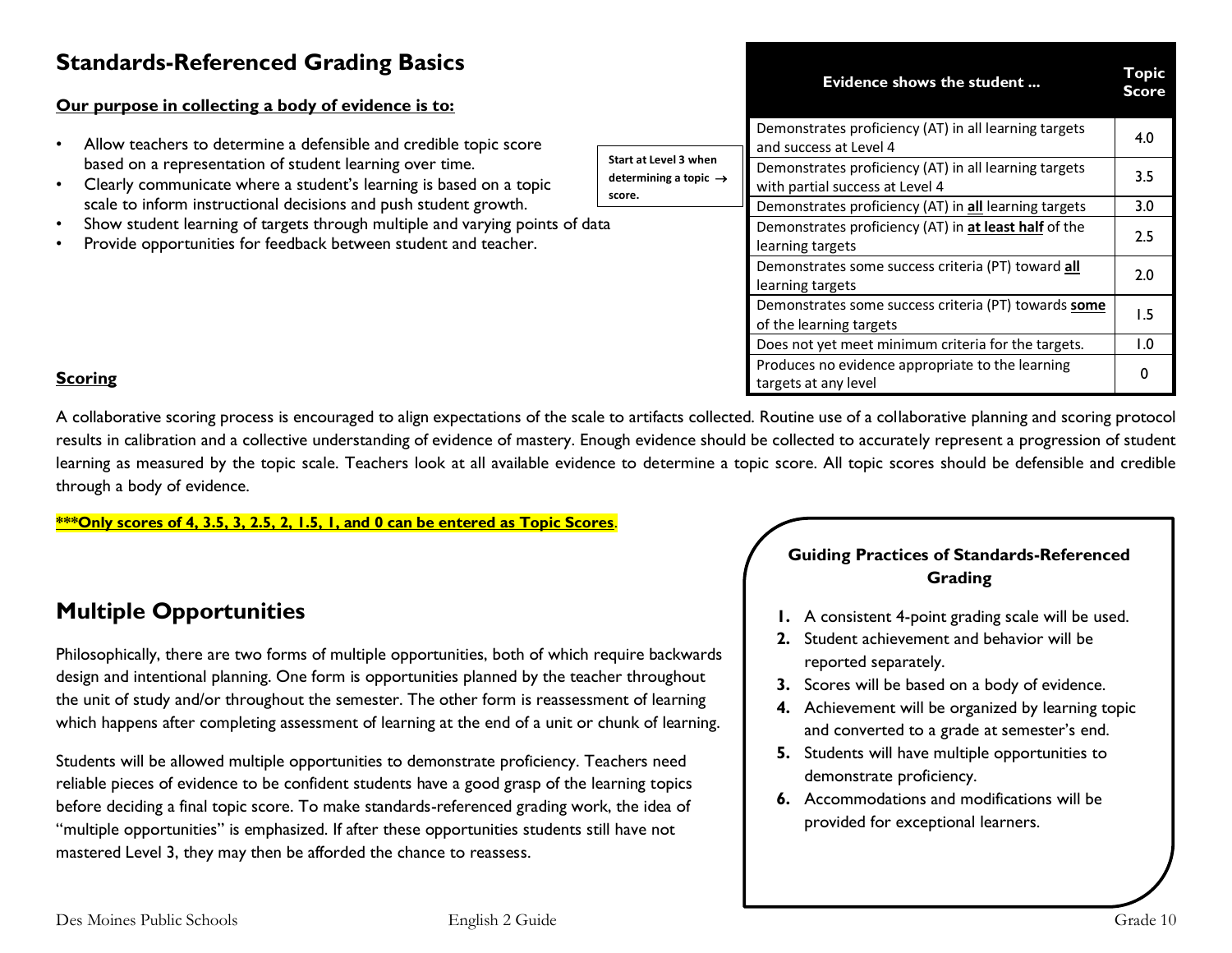### **Anatomy of a Scale**

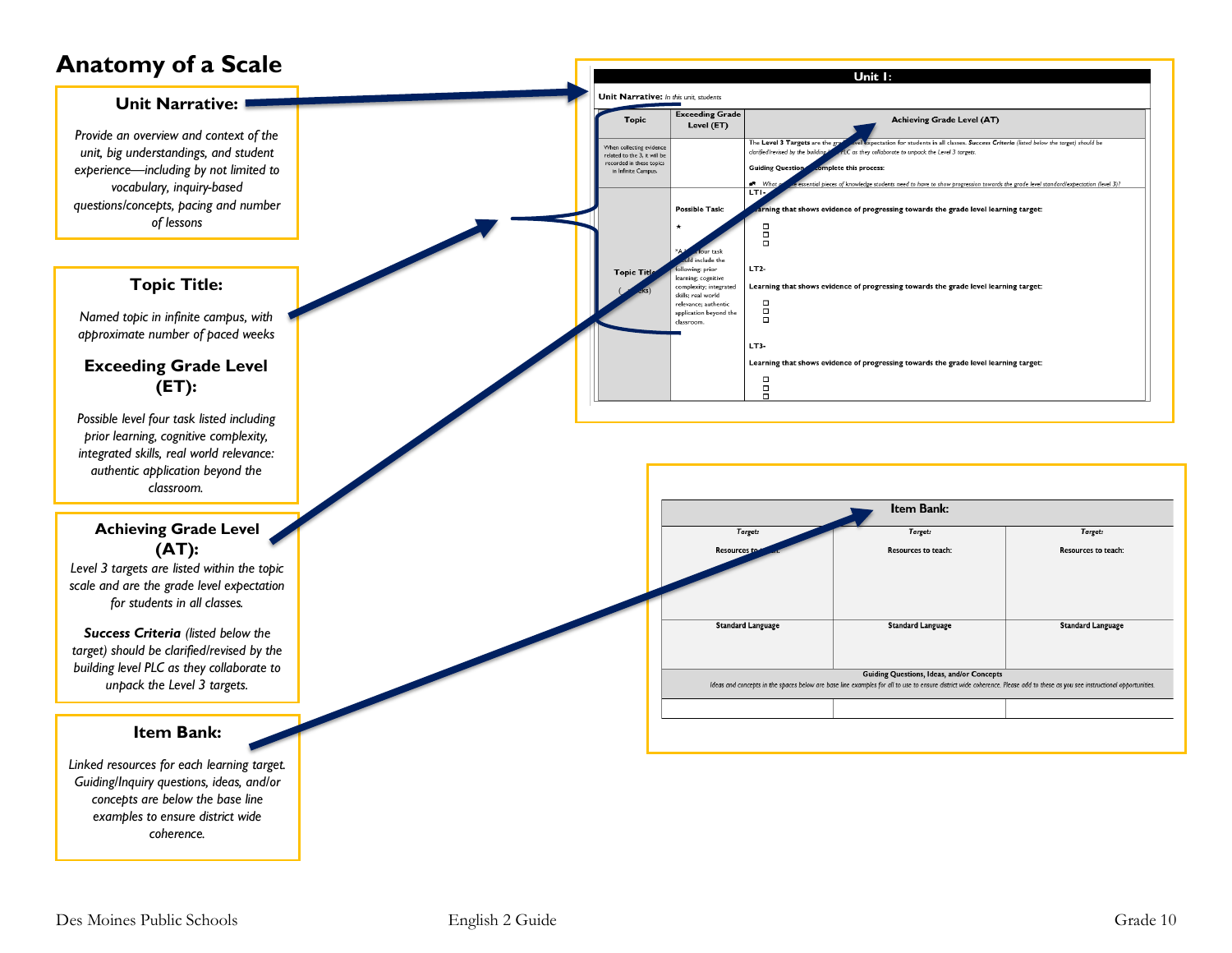## **Unit 1: Survey of Fiction**

Unit Narrative: This unit is comprised of 2 topics, Analyzing Theme and Analyzing Complex Characters. While these 2 topics can stand alone, it is possible to assess all through the study of the same work. Opportunities in cycle 1 instruction should exist for students to study each element on its own as well as in combination. This unit is intended to provide students exemplars of fiction writing that they will then apply to an analysis of a full length work in Unit 2.

Topic Overview: This topic asks students to explore the many ways authors choose to develop theme over the course of a text. Theme exploration in 10<sup>th</sup> grade should continue past the idea of single-word theme topics and focus on full theme statements. Students should be able to draw conclusions about literary details and vocabulary that enhance the theme and why those elements matter. Students compare/contrast themes from multiple works to draw greater understanding on universal truths.

| <b>Topic</b>                                                                         | <b>Achieving Grade Level (AT)</b>                                                                                                                                                                                                       |
|--------------------------------------------------------------------------------------|-----------------------------------------------------------------------------------------------------------------------------------------------------------------------------------------------------------------------------------------|
| When collecting evidence<br>related to the 3, it will be<br>recorded in these topics | The Level 3 Targets are the grade level expectation for students in all classes. Success Criteria (listed below the target) should be clarified/revised by the building level PLC as<br>they collaborate to unpack the Level 3 targets. |
| in Infinite Campus.                                                                  | <b>Guiding Question to complete this process:</b><br>What are the essential pieces of knowledge students need to have to show progression towards the grade-level standard/expectation (level 3)?                                       |
|                                                                                      | LTIA- Analyze the development of a theme over the course of a text                                                                                                                                                                      |
|                                                                                      | Learning that shows evidence of progressing towards grade-level learning target:                                                                                                                                                        |
|                                                                                      | Explain how a theme emerges<br>□<br>Explain how a theme is refined by specific details                                                                                                                                                  |
|                                                                                      | Analyze how a theme enhances the text as a whole                                                                                                                                                                                        |
|                                                                                      | Support analysis with evidence from the text                                                                                                                                                                                            |
|                                                                                      | LTIB- Analyze how two or more fictional texts address similar topics or themes                                                                                                                                                          |
|                                                                                      | Learning that shows evidence of progressing towards grade-level learning target:                                                                                                                                                        |
|                                                                                      | Identify a similar topic(s) or theme(s) in at least two separate fictional texts<br>Draw conclusions about the topic(s) or theme(s) from two or more texts to build a deeper understanding of the topic(s)/theme(s)                     |
| <b>Topic I:</b>                                                                      | Support analysis with evidence from the text<br>□                                                                                                                                                                                       |
| <b>Analyzing</b>                                                                     | LTIC- Analyze the cumulative impact of word choice on the development of a theme in a text                                                                                                                                              |
| <b>Theme</b>                                                                         | Learning that shows evidence of progressing towards grade-level learning target:                                                                                                                                                        |
|                                                                                      | Identify specific words or phrases that relate to the theme<br>$\Box$<br>Analyze how the author's choice of words impact how a theme is introduced, developed, or solidified in a text                                                  |
|                                                                                      |                                                                                                                                                                                                                                         |
|                                                                                      |                                                                                                                                                                                                                                         |
|                                                                                      |                                                                                                                                                                                                                                         |
|                                                                                      |                                                                                                                                                                                                                                         |
|                                                                                      |                                                                                                                                                                                                                                         |
|                                                                                      |                                                                                                                                                                                                                                         |
|                                                                                      |                                                                                                                                                                                                                                         |
|                                                                                      |                                                                                                                                                                                                                                         |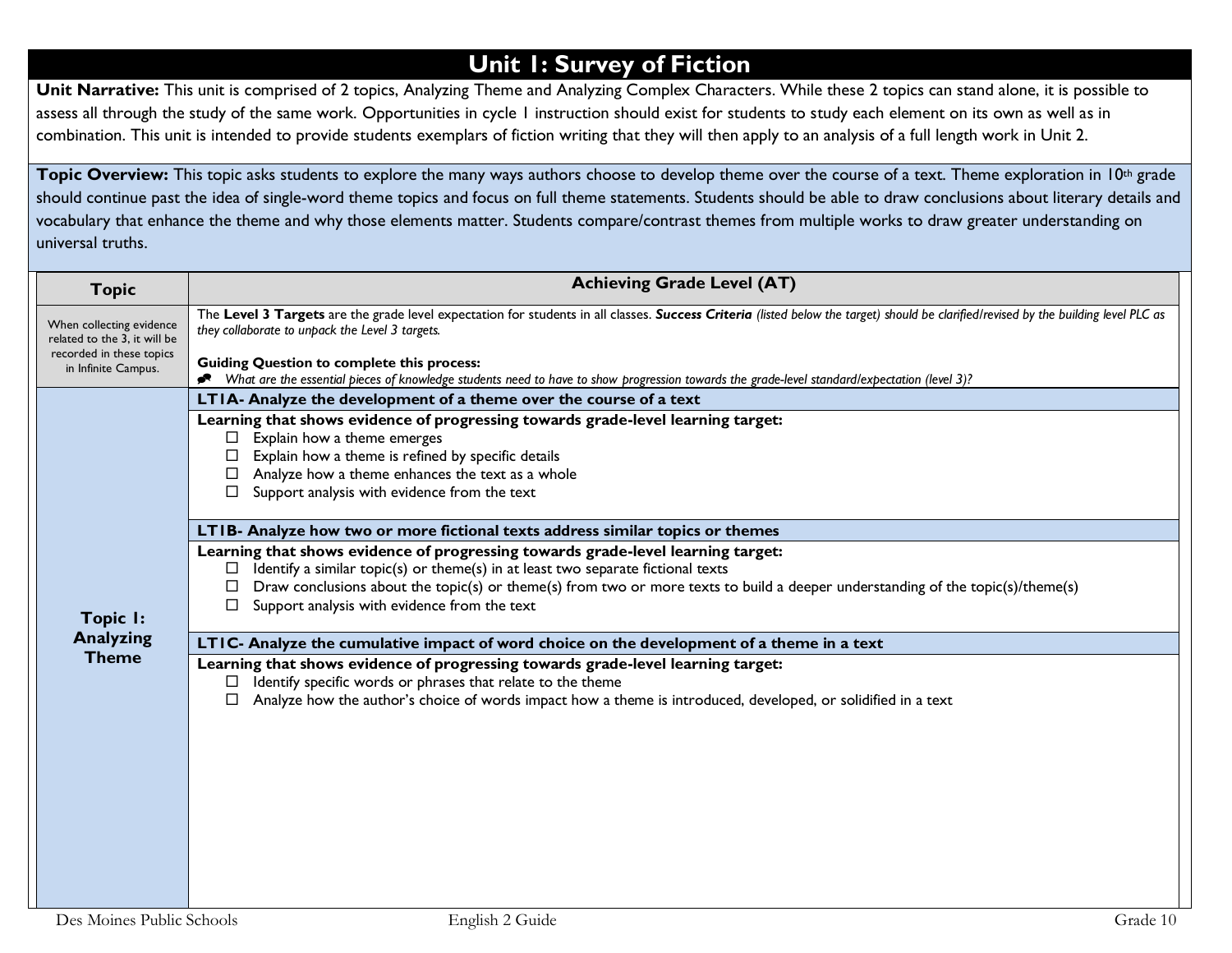| <b>Item Bank:</b>                                                                                                                                                                                                                                                                                                                      |                                                                                                                                                                                                                                                                                                                                        |                                                                                                                                                                                                                                                                                                                                        |  |
|----------------------------------------------------------------------------------------------------------------------------------------------------------------------------------------------------------------------------------------------------------------------------------------------------------------------------------------|----------------------------------------------------------------------------------------------------------------------------------------------------------------------------------------------------------------------------------------------------------------------------------------------------------------------------------------|----------------------------------------------------------------------------------------------------------------------------------------------------------------------------------------------------------------------------------------------------------------------------------------------------------------------------------------|--|
| <b>IATarget:</b><br><b>Resources to teach:</b>                                                                                                                                                                                                                                                                                         | <b>IBTarget:</b><br><b>Resources to teach:</b>                                                                                                                                                                                                                                                                                         | ICTarget:<br><b>Resources to teach:</b>                                                                                                                                                                                                                                                                                                |  |
| <b>Aligned Odell Assessment:</b><br>While no specific question from a section diagnostic aligns to<br>this learning target, opportunity is ripe to assess theme<br>through repeated student discussion and use of the Literary<br>Elements and Narrative Techniques Note-Taking Tool and<br>Text Dependent Questions. (e.g. S3L2AS1-3) | <b>Aligned Odell Assessment:</b><br>While no specific question from a section diagnostic aligns to<br>this learning target, opportunity is ripe to assess theme<br>through repeated student discussion and use of the Literary<br>Elements and Narrative Techniques Note-Taking Tool and<br>Text Dependent Questions. (e.g. S3L2AS1-3) | <b>Aligned Odell Assessment:</b><br>While no specific question from a section diagnostic aligns to<br>this learning target, opportunity is ripe to assess theme<br>through repeated student discussion and use of the Literary<br>Elements and Narrative Techniques Note-Taking Tool and<br>Text Dependent Questions. (e.g. S3L2AS1-3) |  |
| <b>Standard Language</b><br><b>CCSS ELA RL.9-10.2</b><br>Determine a theme or central idea of a text and analyze in detail its development over the course of the text,<br>including how it emerges and is shaped and refined by specific details; provide an objective summary of the text.                                           |                                                                                                                                                                                                                                                                                                                                        | <b>Standard Language</b><br><b>CCSS ELA RL.9-10.4</b><br>Determine the meaning of words and phrases as they are<br>used in a text, including figurative and connotative<br>meanings; Analyze the cumulative impact of specific word<br>choices on meaning and tone.                                                                    |  |
| <b>Guiding Questions, Ideas, and/or Concepts</b><br>Ideas and concepts in the spaces below are base line examples for all to use to ensure district wide coherence. Please add to these as you see instructional opportunities.                                                                                                        |                                                                                                                                                                                                                                                                                                                                        |                                                                                                                                                                                                                                                                                                                                        |  |
|                                                                                                                                                                                                                                                                                                                                        |                                                                                                                                                                                                                                                                                                                                        |                                                                                                                                                                                                                                                                                                                                        |  |
|                                                                                                                                                                                                                                                                                                                                        |                                                                                                                                                                                                                                                                                                                                        |                                                                                                                                                                                                                                                                                                                                        |  |
|                                                                                                                                                                                                                                                                                                                                        |                                                                                                                                                                                                                                                                                                                                        |                                                                                                                                                                                                                                                                                                                                        |  |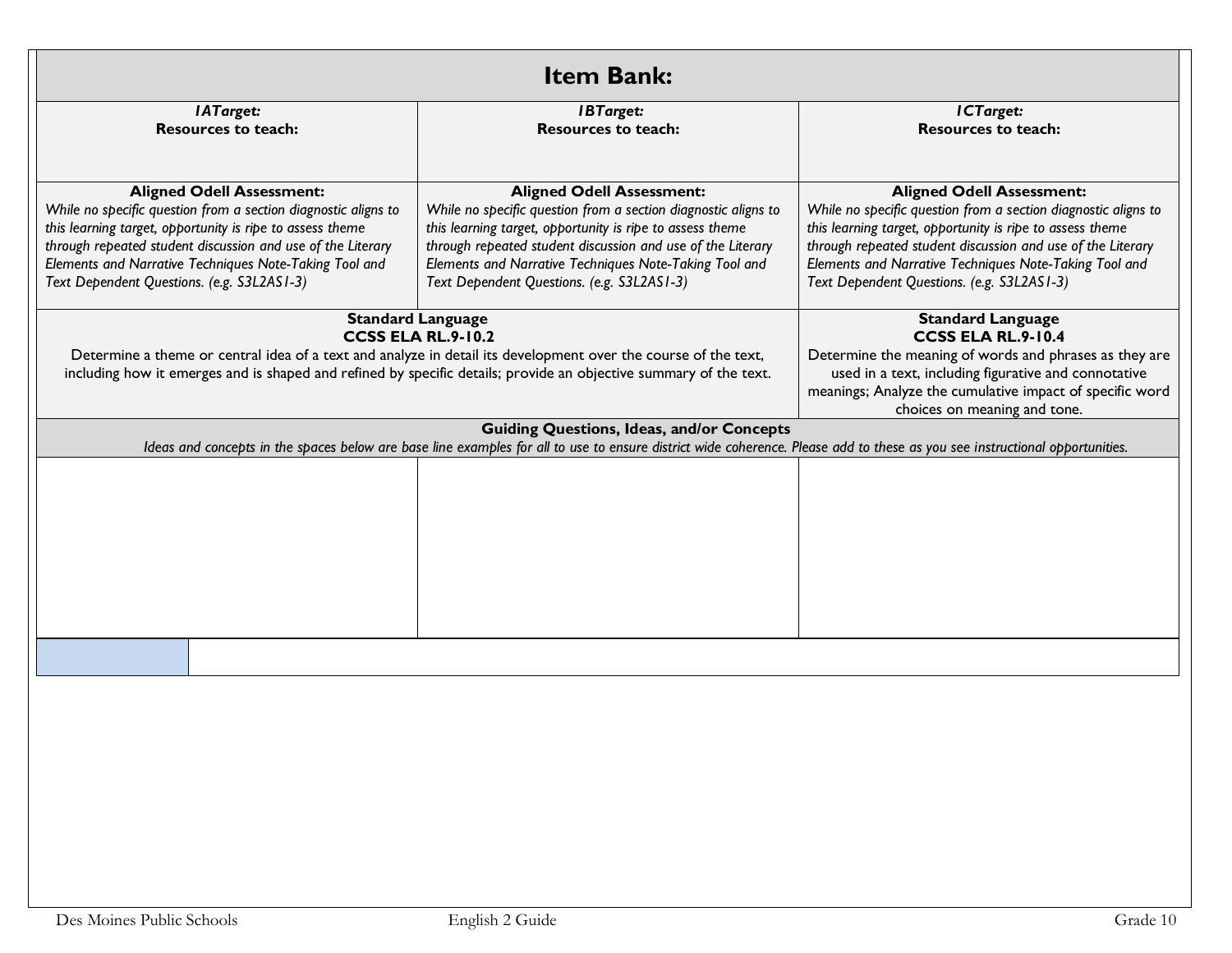## **Unit 2: Text Analysis –** *Things Fall Apart***, Odell HSLP**

**Unit Narrative:** In the novel Things Fall Apart, Pulitzer Prize-winner Chinua Achebe crafts the story of his central character, Okonkwo, an Igbo tribesman that lives during the European colonization of Africa. Through analyzing Achebe's text, we will explore the following question: What does it mean for things to fall apart? We will examine the internal and external factors that influence and define who we become and how we make choices in our lives through the lens of the characters in Achebe's novel. Our work will culminate with a literary analysis essay that analyzes these forces in Okonkwo's life.

Topic Overview: This topic asks students to explore the many ways authors develop characters and how those characters propel the plot of a narrative. In previous years, students have explored key moments or story elements and singular lines of dialogue or plot events that influenced a character trait. In 10th grade, the focus shifts to characters with conflicting motivations and how those conflicts advance the plot or contribute to the theme.

| <b>Topic</b>                                             | <b>Achieving Grade Level (AT)</b>                                                                                                                                                                                                                                                              |
|----------------------------------------------------------|------------------------------------------------------------------------------------------------------------------------------------------------------------------------------------------------------------------------------------------------------------------------------------------------|
| When collecting evidence<br>related to the 3, it will be | The Level 3 Targets are the grade-level expectation for students in all classes. These are directly related to State of lowa standards.<br>Success Criteria (listed below the target) should be clarified/revised by the building level PLC as they collaborate to unpack the Level 3 targets. |
| recorded in these topics<br>in Infinite Campus.          | <b>Guiding Question to complete this process:</b>                                                                                                                                                                                                                                              |
|                                                          | What are the essential pieces of knowledge students need to have to show progression towards the grade level standard/expectation (level 3)?                                                                                                                                                   |
|                                                          | LT2A- Analyze how conflicting motivations influence how a character develops over the course of a text                                                                                                                                                                                         |
|                                                          | Learning that shows evidence of progressing towards grade-level learning target:                                                                                                                                                                                                               |
|                                                          | Identify a character with multiple or conflicting motivations                                                                                                                                                                                                                                  |
|                                                          | Explain a character's motivations and how they impact their actions<br>Analyze how the character's conflict contributes to the text as a whole                                                                                                                                                 |
|                                                          | Support analysis with evidence from the text                                                                                                                                                                                                                                                   |
|                                                          |                                                                                                                                                                                                                                                                                                |
|                                                          | LT2B- Analyze how complex characters interact with other characters in a narrative                                                                                                                                                                                                             |
|                                                          | Learning that shows evidence of progressing towards grade-level learning target:                                                                                                                                                                                                               |
|                                                          | Identify relationships between characters<br>$\Box$                                                                                                                                                                                                                                            |
| Topic 2:                                                 | Explain how one character's actions or changes impact other key characters.                                                                                                                                                                                                                    |
| <b>Analyzing</b>                                         | Analyze how                                                                                                                                                                                                                                                                                    |
| <b>Complex</b>                                           | Support analysis with evidence from the text                                                                                                                                                                                                                                                   |
| <b>Character</b>                                         | LT2C- Analyze the cumulative impact of word choice on the development of characters in a narrative                                                                                                                                                                                             |
|                                                          | Learning that shows evidence of progressing towards grade-level learning target:                                                                                                                                                                                                               |
|                                                          | Identify specific vocabulary an author uses to describe a character                                                                                                                                                                                                                            |
|                                                          | Identify specific diction, dialect, or patterns of speech a character uses                                                                                                                                                                                                                     |
|                                                          | Analyze how description or character speech patterns impact their development over the course of a text                                                                                                                                                                                        |
|                                                          | Support analysis with evidence from the text                                                                                                                                                                                                                                                   |
|                                                          |                                                                                                                                                                                                                                                                                                |
|                                                          |                                                                                                                                                                                                                                                                                                |
|                                                          |                                                                                                                                                                                                                                                                                                |
|                                                          |                                                                                                                                                                                                                                                                                                |
|                                                          |                                                                                                                                                                                                                                                                                                |
|                                                          |                                                                                                                                                                                                                                                                                                |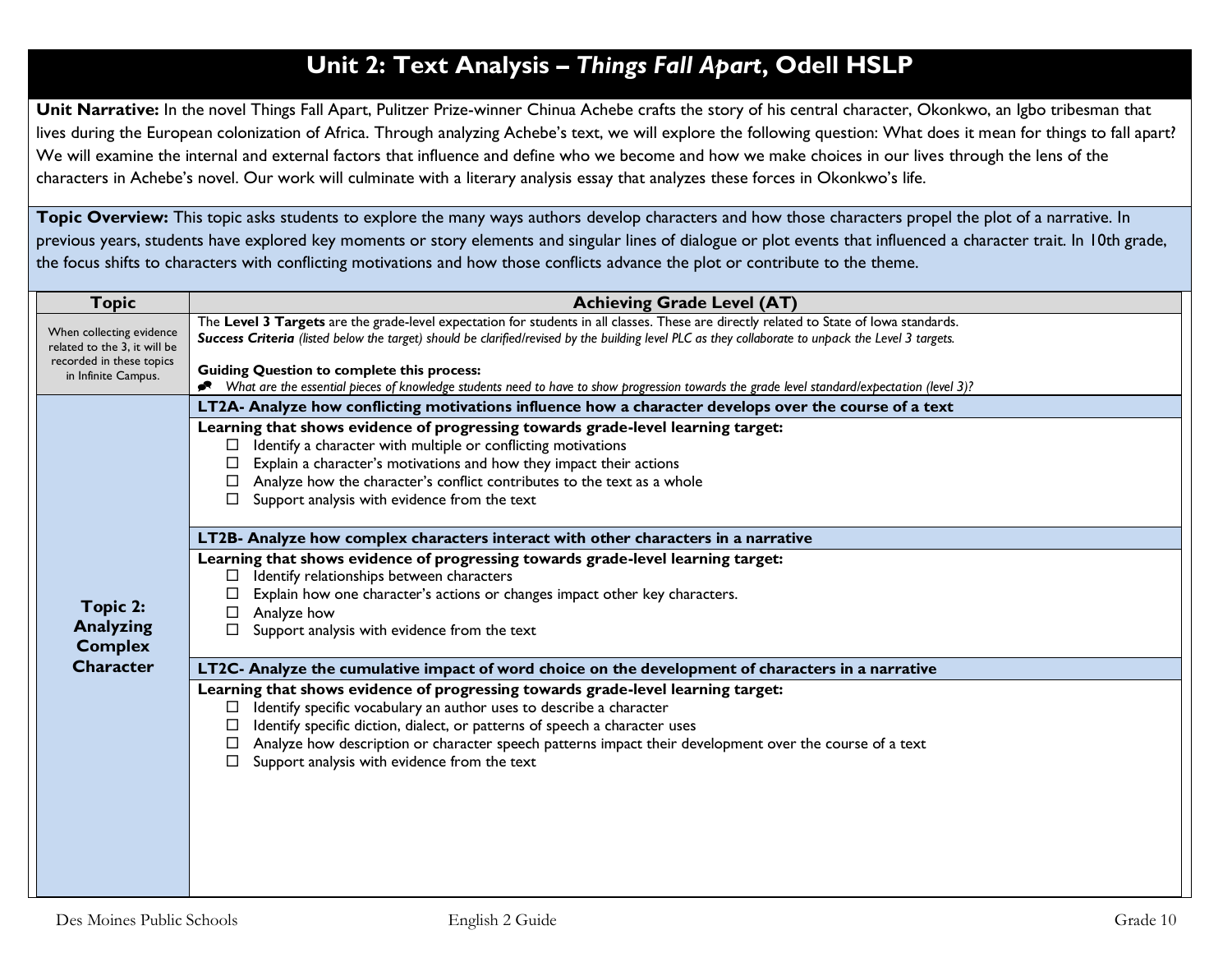| <b>Item Bank:</b>                                                                                                                                                                                                                                               |                                                                                                                                                                                                                                 |                                                                                                                                                                                                                                                                     |  |
|-----------------------------------------------------------------------------------------------------------------------------------------------------------------------------------------------------------------------------------------------------------------|---------------------------------------------------------------------------------------------------------------------------------------------------------------------------------------------------------------------------------|---------------------------------------------------------------------------------------------------------------------------------------------------------------------------------------------------------------------------------------------------------------------|--|
| 2ATarget:<br><b>Resources to teach:</b>                                                                                                                                                                                                                         | 2BTarget:<br><b>Resources to teach:</b>                                                                                                                                                                                         | 2CTarget:<br><b>Resources to teach:</b>                                                                                                                                                                                                                             |  |
| <b>Aligned Odell Assessment</b><br>Things Fall Apart Culminating Task<br>Things Fall Apart Section 1 diagnostic<br>Things Fall Apart Section 3 diagnostic                                                                                                       | <b>Aligned Odell Assessment</b><br>Things Fall Apart Culminating Task<br>$\bullet$<br>Things Fall Apart Section 1 diagnostic<br>$\bullet$<br>Things Fall Apart Section 3 diagnostic<br>$\bullet$                                | <b>Aligned Odell Assessment</b><br>Things Fall Apart Culminating Task<br>Things Fall Apart Section 3 diagnostic                                                                                                                                                     |  |
| <b>Standard Language</b><br><b>CCSS ELA RL.9-10.3</b><br>Analyze how complex characters (e.g., those with multiple or conflicting motivations) develop over the course of a<br>text, interact with other characters, and advance the plot or develop the theme. |                                                                                                                                                                                                                                 | <b>Standard Language</b><br><b>CCSS ELA RL.9-10.4</b><br>Determine the meaning of words and phrases as they are<br>used in a text, including figurative and connotative<br>meanings; Analyze the cumulative impact of specific word<br>choices on meaning and tone. |  |
|                                                                                                                                                                                                                                                                 | <b>Guiding Questions, Ideas, and/or Concepts</b><br>Ideas and concepts in the spaces below are base line examples for all to use to ensure district wide coherence. Please add to these as you see instructional opportunities. |                                                                                                                                                                                                                                                                     |  |
|                                                                                                                                                                                                                                                                 |                                                                                                                                                                                                                                 |                                                                                                                                                                                                                                                                     |  |
|                                                                                                                                                                                                                                                                 |                                                                                                                                                                                                                                 |                                                                                                                                                                                                                                                                     |  |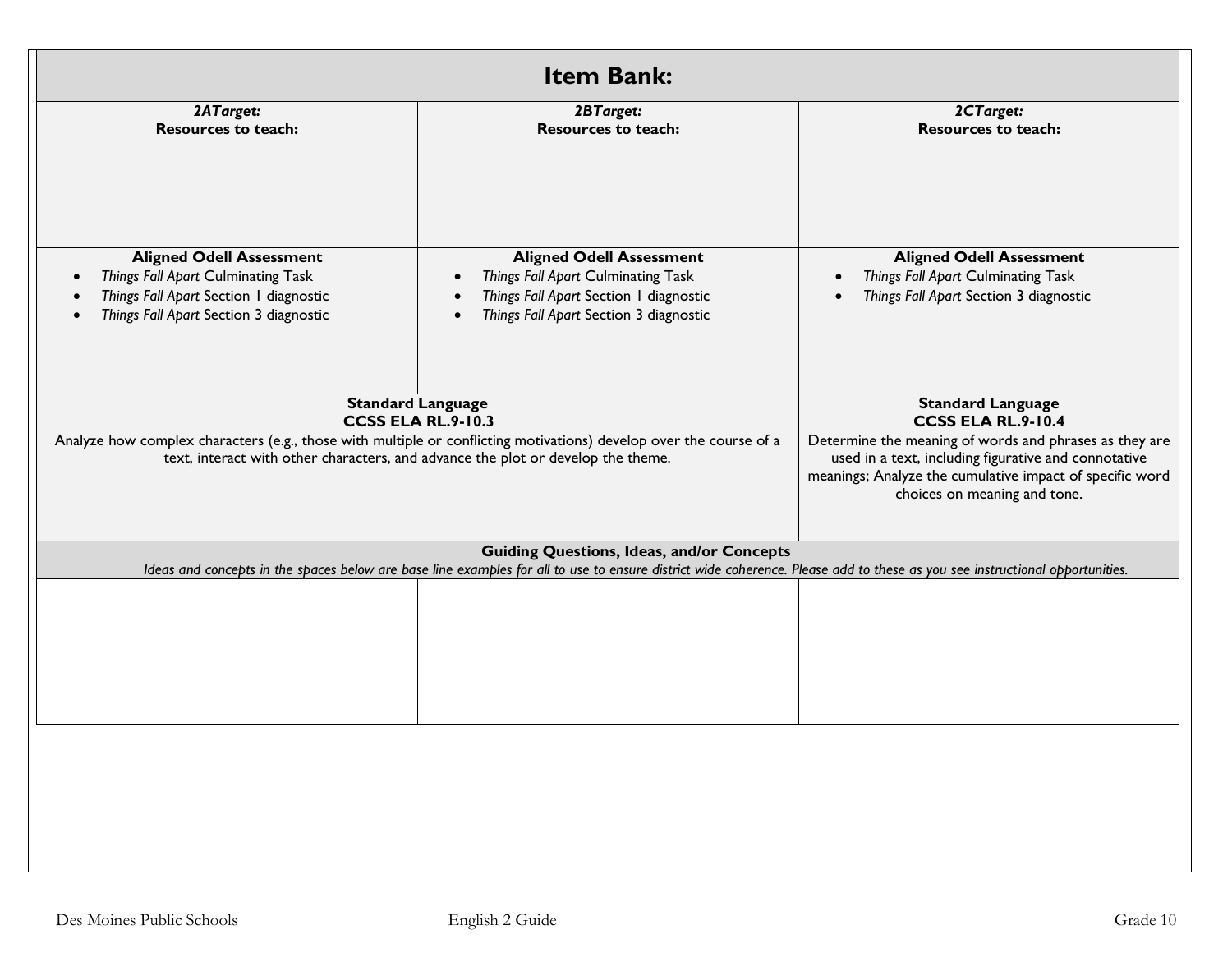Topic Overview: This topic asks students to construct formal analysis writing in response to complex grade-level text. The focus of 10<sup>th</sup> grade shifts to analysis of character development. Students should be provided opportunity through the use of the Odell HSLP unit *Things Fall Apart* to analyze a complex range of texts that will support analysis of Okonkwo's motivation and factors that influence his relationships.

| <b>Topic</b><br><b>Achieving Grade Level (AT)</b><br>The Level 3 Targets are the grade level expectation for students in all classes. These are directly related to State of lowa standards.<br>When collecting evidence<br>Success Criteria (listed below the target) should be clarified/revised by the building level PLC as they collaborate to unpack the Level 3 targets.<br>related to the 3, it will be<br>recorded in these topics<br><b>Guiding Question to complete this process:</b><br>in Infinite Campus.<br>Nhat are the essential pieces of knowledge students need to have to show progression towards the grade level standard/expectation (level 3)?<br>LT3A- Construct a formal 3+ page literary analysis that explores the development of aspects of a character's development including<br>their motivation and relationships.<br>Learning that shows evidence of progressing towards grade-level learning target:<br>$\Box$ Introduce a precise claim that explores theme or character development |
|---------------------------------------------------------------------------------------------------------------------------------------------------------------------------------------------------------------------------------------------------------------------------------------------------------------------------------------------------------------------------------------------------------------------------------------------------------------------------------------------------------------------------------------------------------------------------------------------------------------------------------------------------------------------------------------------------------------------------------------------------------------------------------------------------------------------------------------------------------------------------------------------------------------------------------------------------------------------------------------------------------------------------|
|                                                                                                                                                                                                                                                                                                                                                                                                                                                                                                                                                                                                                                                                                                                                                                                                                                                                                                                                                                                                                           |
| $\Box$ Draw evidence from the text to support analysis and reflection<br>$\Box$ Develop claims fully but supplying evidence for each point<br>Address alternative perspectives or limitations of the claim<br>$\Box$ Use words, phrases, and clauses to create cohesion and clarify the relationships among claims, evidence, and explanations<br>Topic 3:<br><b>Writing Text</b><br><b>Analyses</b>                                                                                                                                                                                                                                                                                                                                                                                                                                                                                                                                                                                                                      |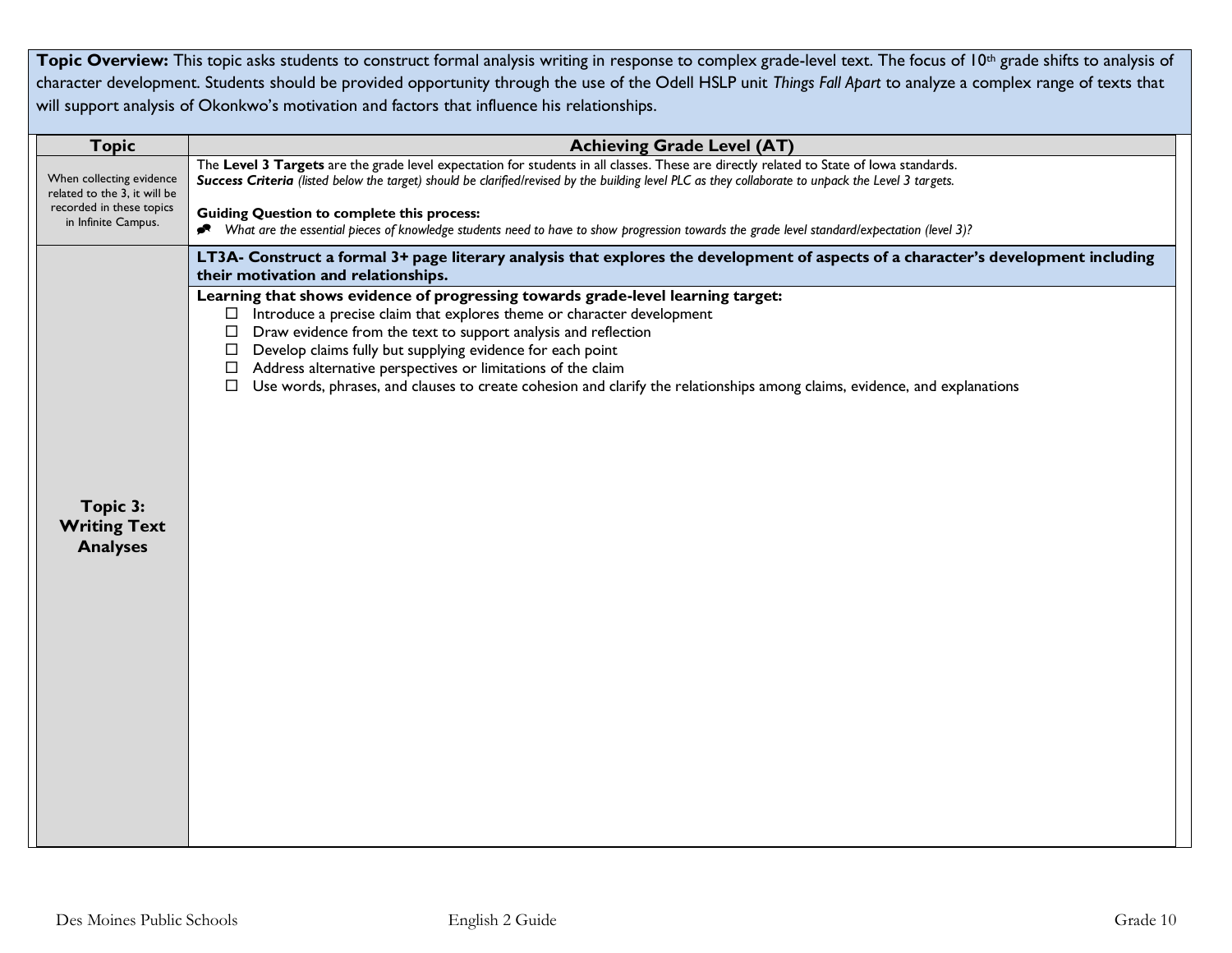| <b>Item Bank:</b>                                                                                                                                                                                                               |  |  |  |
|---------------------------------------------------------------------------------------------------------------------------------------------------------------------------------------------------------------------------------|--|--|--|
| 3ATarget:<br><b>Resources to teach:</b>                                                                                                                                                                                         |  |  |  |
|                                                                                                                                                                                                                                 |  |  |  |
|                                                                                                                                                                                                                                 |  |  |  |
| <b>Aligned Odell Assessment</b>                                                                                                                                                                                                 |  |  |  |
| Things Fall Apart Section 3 diagnostic<br>Things Fall Apart Culminating Task                                                                                                                                                    |  |  |  |
|                                                                                                                                                                                                                                 |  |  |  |
| Standard Language: CCSS ELA W.9-10.1<br>Write arguments to support claims in an analysis of substantive topics or texts, using valid reasoning and relevant and sufficient evidence.                                            |  |  |  |
| Standard Language: CCSS ELA W.9-10.9                                                                                                                                                                                            |  |  |  |
| Draw evidence from literary or informational texts to support analysis, reflection, and research.                                                                                                                               |  |  |  |
| <b>Guiding Questions, Ideas, and/or Concepts</b><br>Ideas and concepts in the spaces below are base line examples for all to use to ensure district wide coherence. Please add to these as you see instructional opportunities. |  |  |  |
|                                                                                                                                                                                                                                 |  |  |  |
|                                                                                                                                                                                                                                 |  |  |  |
|                                                                                                                                                                                                                                 |  |  |  |
|                                                                                                                                                                                                                                 |  |  |  |
|                                                                                                                                                                                                                                 |  |  |  |
|                                                                                                                                                                                                                                 |  |  |  |
|                                                                                                                                                                                                                                 |  |  |  |
|                                                                                                                                                                                                                                 |  |  |  |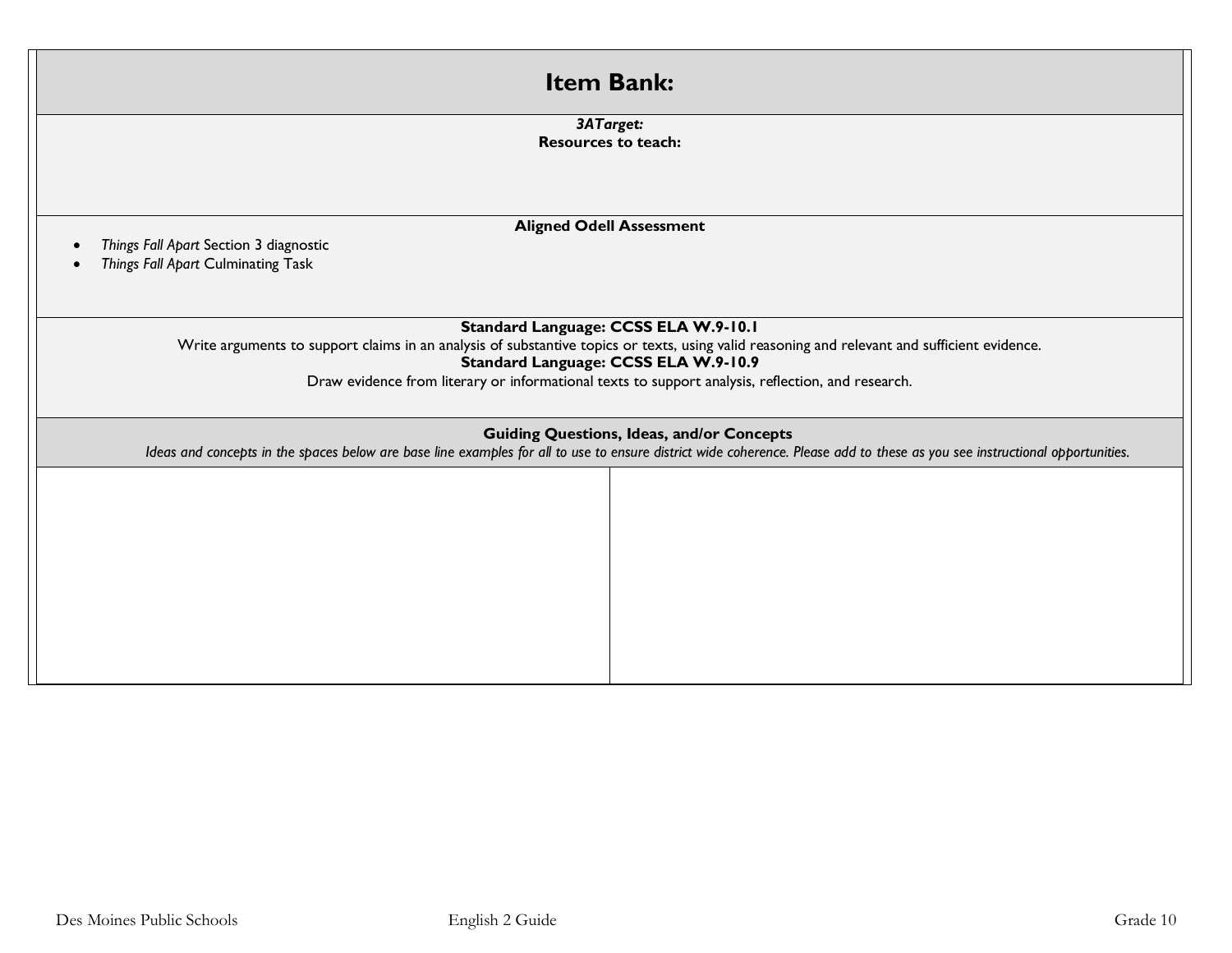### **Extended Topics S1**

Unit Narrative: Some skills are so fundamental to the function and organization of a course that they persist throughout the course instead of being limited to a specific unit. These skills are described in this section of the curriculum guide and should be taught in tandem with unit-based instruction throughout the year.

**Topic Overview:** This topic is collected and reported in both semesters. Activities used to collect evidence for this topic should be rooted in text-based discussion in a variety of formats. Students may need explicit instruction in academic discussion norms to support authentic conversations with peers. Propelling a conversation forward requires more than asking a pre-determined question. Support students in active listening strategies to enhance their ability to respond in thoughtful ways.

| <b>Topic</b>                                                    | <b>Achieving Grade Level (AT)</b>                                                                                                                                                                                                                                                                                         |
|-----------------------------------------------------------------|---------------------------------------------------------------------------------------------------------------------------------------------------------------------------------------------------------------------------------------------------------------------------------------------------------------------------|
| When collecting evidence<br>related to the 3, it will be        | The Level 3 Targets are the grade level expectation for students in all classes. These are directly related to State of lowa standards.<br>Success Criteria (listed below the target) should be clarified/revised by the building level PLC as they collaborate to unpack the Level 3 targets.                            |
| recorded in these topics<br>in Infinite Campus.                 | <b>Guiding Question to complete this process:</b><br>What are the essential pieces of knowledge students need to have to show progression towards the grade level standard/expectation (level 3)?                                                                                                                         |
|                                                                 | LT4A- Students work productively in various roles with other participants.                                                                                                                                                                                                                                                |
|                                                                 | Learning that shows evidence of progressing towards grade-level learning target:<br>Focus actively on independent and collaborative tasks.<br>◻<br>Change or reinforce ideas or perspectives based on new, credible information and experiences.<br>□<br>Evaluate personal contributions.<br>□<br>Evaluate group dynamic. |
|                                                                 | LT4B- Students can generate ideas, positions, products, and solutions to problems.                                                                                                                                                                                                                                        |
| Topic 4:<br><b>Collaborating in</b><br><b>Discussions</b><br>SI | Learning that shows evidence of progressing towards grade-level learning target:<br>Provide textual evidence to support ideas.<br>□<br>Respond thoughtfully to perspectives of others.<br>□<br>Pose questions to others to clarify, verify, or challenge ideas and conclusions<br>□                                       |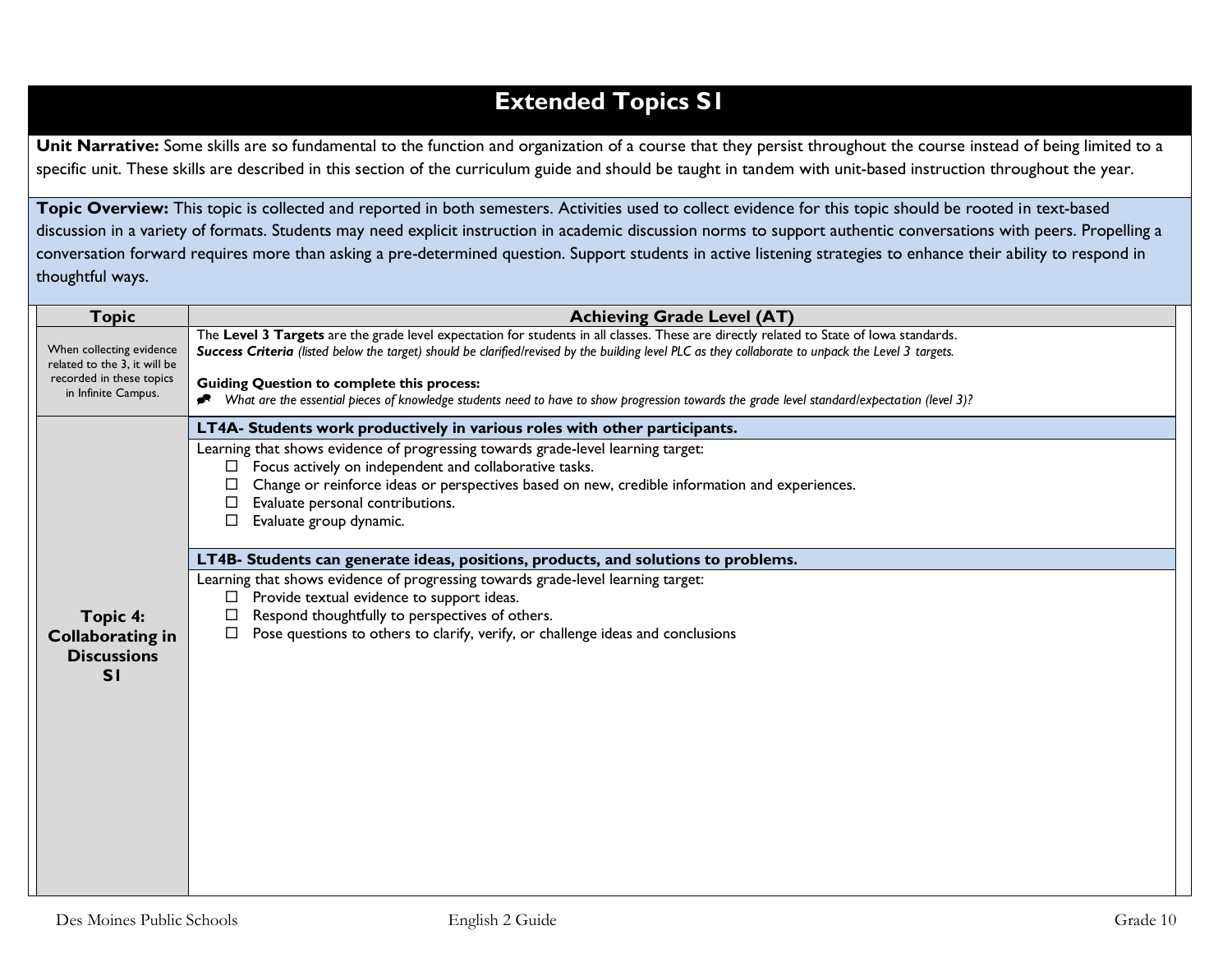| <b>Item Bank:</b>                                                                                                                                                                                                                                                                                                              |                                                                                                                                                                                                                                 |  |  |  |
|--------------------------------------------------------------------------------------------------------------------------------------------------------------------------------------------------------------------------------------------------------------------------------------------------------------------------------|---------------------------------------------------------------------------------------------------------------------------------------------------------------------------------------------------------------------------------|--|--|--|
| 4ATarget:                                                                                                                                                                                                                                                                                                                      | 4BTarget:                                                                                                                                                                                                                       |  |  |  |
| <b>Resources to Teach</b>                                                                                                                                                                                                                                                                                                      | <b>Resources to Teach</b>                                                                                                                                                                                                       |  |  |  |
| <b>Aligned Odell Assessment</b>                                                                                                                                                                                                                                                                                                | <b>Aligned Odell Assessment</b>                                                                                                                                                                                                 |  |  |  |
| Things Fall Apart Section 2 diagnostic                                                                                                                                                                                                                                                                                         | Things Fall Apart Section 2 diagnostic                                                                                                                                                                                          |  |  |  |
| Students participate in discussion daily. PLCs can determine which opportunities best                                                                                                                                                                                                                                          | Students participate in discussion daily. PLCs can determine which opportunities best                                                                                                                                           |  |  |  |
| serve students in small and large group settings.                                                                                                                                                                                                                                                                              | serve students in small and large group settings.                                                                                                                                                                               |  |  |  |
| <b>Standard Language</b><br><b>CCSS ELA SL.9-10.1</b><br>Initiate and participate effectively in a range of collaborative discussions (one-on-one, in groups, and teacher-led) with diverse partners on grades 9-10 topics, texts, and issues,<br>building on others' ideas and expressing their own clearly and persuasively. |                                                                                                                                                                                                                                 |  |  |  |
|                                                                                                                                                                                                                                                                                                                                | <b>Guiding Questions, Ideas, and/or Concepts</b><br>Ideas and concepts in the spaces below are base line examples for all to use to ensure district wide coherence. Please add to these as you see instructional opportunities. |  |  |  |
|                                                                                                                                                                                                                                                                                                                                |                                                                                                                                                                                                                                 |  |  |  |
|                                                                                                                                                                                                                                                                                                                                |                                                                                                                                                                                                                                 |  |  |  |
|                                                                                                                                                                                                                                                                                                                                |                                                                                                                                                                                                                                 |  |  |  |
|                                                                                                                                                                                                                                                                                                                                |                                                                                                                                                                                                                                 |  |  |  |
|                                                                                                                                                                                                                                                                                                                                |                                                                                                                                                                                                                                 |  |  |  |
|                                                                                                                                                                                                                                                                                                                                |                                                                                                                                                                                                                                 |  |  |  |
|                                                                                                                                                                                                                                                                                                                                |                                                                                                                                                                                                                                 |  |  |  |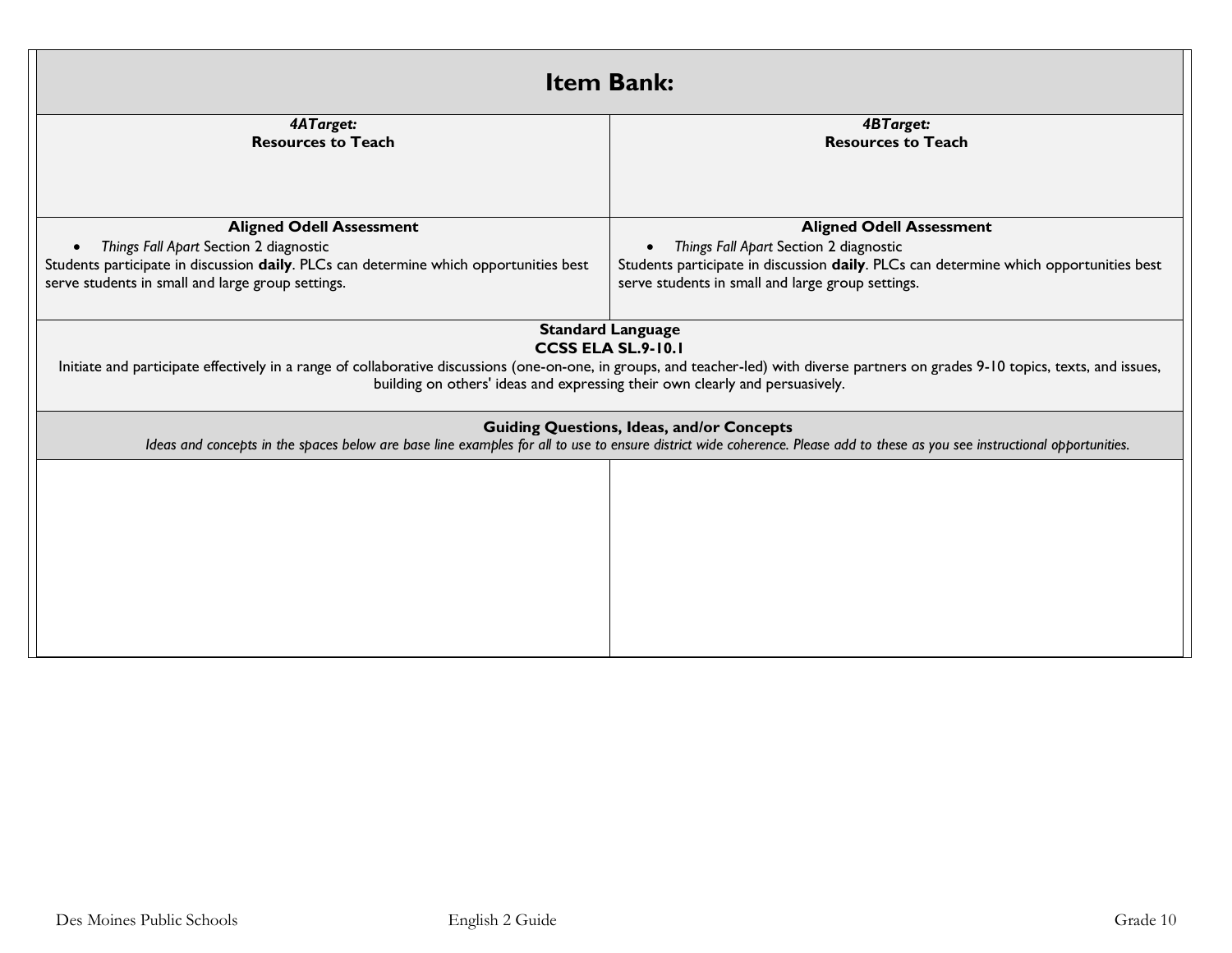Topic Overview: Instruction around sound principles of English grammar, vocabulary, punctuation, capitalization, and spelling are foundational to the Language Arts classroom. In order to fully assess student's understanding of these concepts, they must be applied to writing. This topic is intended to assess students work in the writing process as they work to improve their command of written English. While specific instruction may need to live at the success criteria level, assessment of student progress should focus wholistically on the student's application of skills in writing.

| <b>Topic</b>                                                                                                                                                                                               | <b>Achieving Grade Level (AT)</b>                                                                                                                                                                                                                                                                                                                                                                                                                                |  |  |
|------------------------------------------------------------------------------------------------------------------------------------------------------------------------------------------------------------|------------------------------------------------------------------------------------------------------------------------------------------------------------------------------------------------------------------------------------------------------------------------------------------------------------------------------------------------------------------------------------------------------------------------------------------------------------------|--|--|
| When collecting evidence<br>related to the 3, it will be<br>recorded in these topics                                                                                                                       | The Level 3 Targets are the grade level expectation for students in all classes. These are directly related to State of lowa standards.<br>Success Criteria (listed below the target) should be clarified/revised by the building level PLC as they collaborate to unpack the Level 3 targets.                                                                                                                                                                   |  |  |
| in Infinite Campus.                                                                                                                                                                                        | <b>Guiding Question to complete this process:</b><br>* What are the essential pieces of knowledge students need to have to show progression towards the grade level standard/expectation (level 3)?                                                                                                                                                                                                                                                              |  |  |
|                                                                                                                                                                                                            | LT5A- Engage in the writing process to produce clear and coherent writing for multiple purposes.                                                                                                                                                                                                                                                                                                                                                                 |  |  |
|                                                                                                                                                                                                            | Learning that shows evidence of progressing towards grade-level learning target:<br>$\Box$ Develop a plan for writing, focusing on what is most significant for a specific purpose and audience<br>$\Box$ Produce clear and coherent writing in which the development is appropriate to the task, purpose and audience.<br>$\Box$ Create multiple drafts, examining rough drafts and considering ways to revise through the addition or subtraction of material. |  |  |
|                                                                                                                                                                                                            | LT5B- Demonstrate command of conventions of standard English                                                                                                                                                                                                                                                                                                                                                                                                     |  |  |
| Learning that shows evidence of progressing towards grade-level learning target:<br>Use punctuation to set off complex parenthetical elements<br>Use apostrophes to form simple possessive nouns<br>$\Box$ |                                                                                                                                                                                                                                                                                                                                                                                                                                                                  |  |  |
|                                                                                                                                                                                                            | LT5C- Utilize textual evidence to support analysis                                                                                                                                                                                                                                                                                                                                                                                                               |  |  |
| Topic 5:<br><b>Constructing</b><br>Writing<br>SI                                                                                                                                                           | Learning that shows evidence of progressing towards grade-level learning target:<br>integrate quotations and citations while maintaining flow of ideas (flow quotes)<br>ப<br>Use standard formatting for source acknowledgment according to MLA style guide<br>$\Box$                                                                                                                                                                                            |  |  |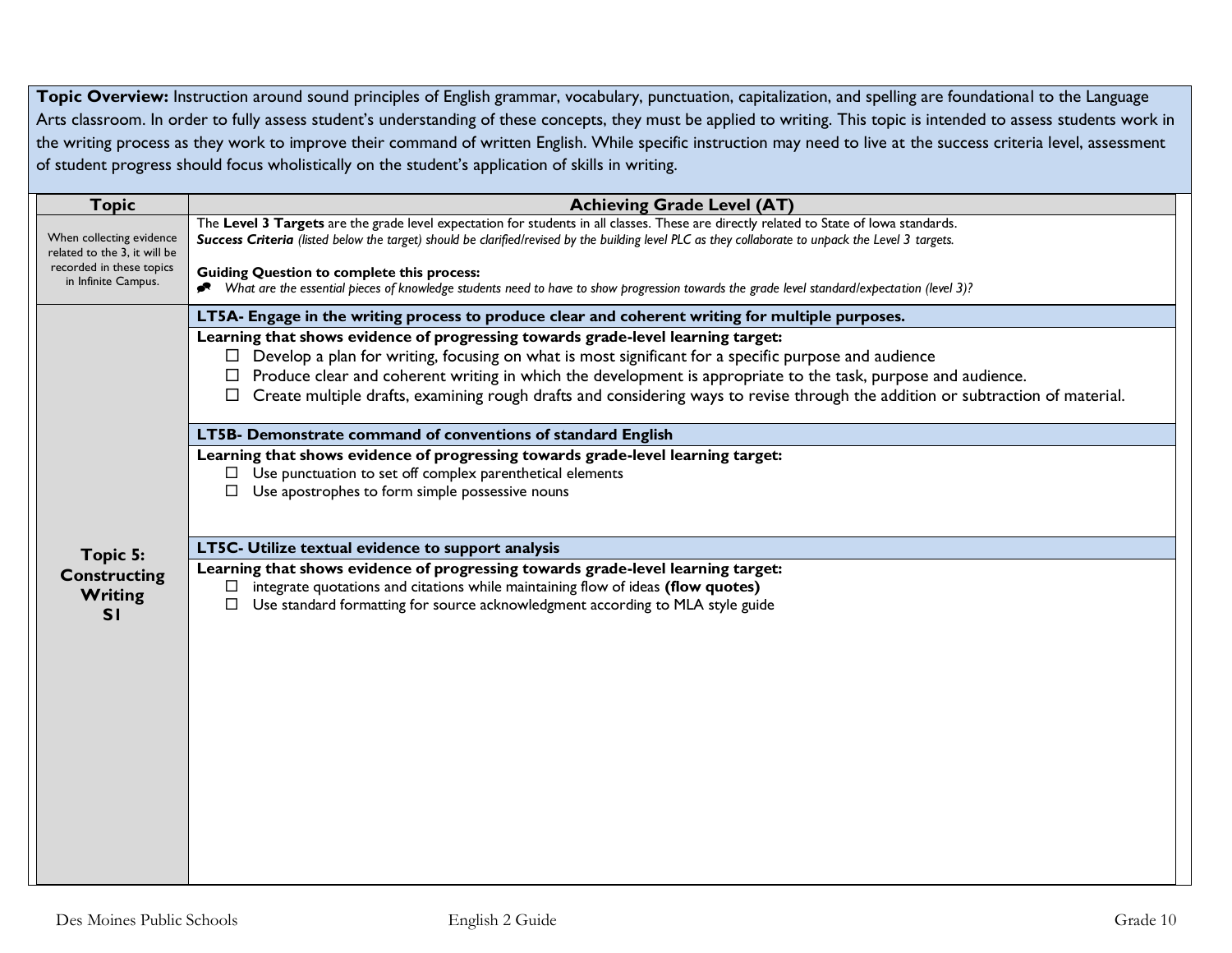| <b>Item Bank:</b>                                                                                                                                                                                                               |                                                                                                                              |                                                                   |  |  |
|---------------------------------------------------------------------------------------------------------------------------------------------------------------------------------------------------------------------------------|------------------------------------------------------------------------------------------------------------------------------|-------------------------------------------------------------------|--|--|
| <b>5ATarget:</b>                                                                                                                                                                                                                | <b>5BTarget:</b>                                                                                                             | <b>5CTarget:</b>                                                  |  |  |
| <b>Resources to teach:</b>                                                                                                                                                                                                      | <b>Resources to teach:</b>                                                                                                   | <b>Resources to teach:</b>                                        |  |  |
|                                                                                                                                                                                                                                 | No Red Ink Premium                                                                                                           | The Bedford Handbook                                              |  |  |
|                                                                                                                                                                                                                                 | <b>NRI &amp; DMPS Pacing Guide</b>                                                                                           | <b>Purdue Online Writing Lab</b>                                  |  |  |
|                                                                                                                                                                                                                                 | Writing With Power textbook                                                                                                  |                                                                   |  |  |
|                                                                                                                                                                                                                                 | The Common Core Grammar Tookit, Sean Ruday                                                                                   |                                                                   |  |  |
| <b>Aligned Odell Assessment</b>                                                                                                                                                                                                 | <b>Aligned Odell Assessment</b>                                                                                              | <b>Aligned Odell Assessment</b>                                   |  |  |
| Things Fall Apart Section 1 diagnostic                                                                                                                                                                                          | Things Fall Apart Section 1 diagnostic                                                                                       | Things Fall Apart Section 1 diagnostic                            |  |  |
| Things Fall Apart Section 3 diagnostic                                                                                                                                                                                          | Things Fall Apart Section 3 diagnostic                                                                                       | Things Fall Apart Section 3 diagnostic                            |  |  |
| Things Fall Apart Culminating Task                                                                                                                                                                                              | Things Fall Apart Culminating Task                                                                                           | Things Fall Apart Culminating Task                                |  |  |
|                                                                                                                                                                                                                                 |                                                                                                                              |                                                                   |  |  |
| *Section diagnostics can be used here if students develop                                                                                                                                                                       | Opportunities for instruction occur throughout each                                                                          | Opportunities for instruction occur throughout each               |  |  |
| a plan for writing and/or revise responses as instructed in                                                                                                                                                                     | section. Students engage with Mentor Sentences to                                                                            | section. Students engage with Mentor Sentences to                 |  |  |
| the curriculum plans                                                                                                                                                                                                            | practice specific skills and then emulate them in their                                                                      | practice specific skills and then emulate them in their           |  |  |
|                                                                                                                                                                                                                                 | own writing. Additional practice with mentor sentences                                                                       | own writing. Additional practice with mentor sentences            |  |  |
|                                                                                                                                                                                                                                 | can be added by each PLC. (see SIL4A2 for an example)                                                                        | can be added by each PLC. (see SIL4A2 for an example)             |  |  |
| <b>Standard Language</b>                                                                                                                                                                                                        | <b>Standard Language</b>                                                                                                     | <b>Standard Language</b>                                          |  |  |
| <b>CCSS ELA W.9-10.4</b>                                                                                                                                                                                                        | <b>CCSS ELA L.9-10.1</b>                                                                                                     | <b>CCSS ELARL/RI.9-10.1</b>                                       |  |  |
| Produce clear and coherent writing in which the development,                                                                                                                                                                    | Demonstrate command of the conventions of standard English                                                                   | Cite strong and thorough textual evidence to support analysis     |  |  |
| organization, and style are appropriate to task, purpose, and                                                                                                                                                                   | grammar and usage when writing or speaking.                                                                                  | of what the text says explicitly as well as inferences drawn from |  |  |
| audience.                                                                                                                                                                                                                       | a. Use parallel structure.                                                                                                   | the text.                                                         |  |  |
| <b>CCSS ELA W.9-10.5</b>                                                                                                                                                                                                        | b. Use various types of phrases (noun, verb, adjectival,                                                                     |                                                                   |  |  |
| Develop and strengthen writing as needed by planning, revising,<br>editing, rewriting, or trying a new approach, focusing on                                                                                                    | adverbial, participial, prepositional, absolute) and clauses                                                                 |                                                                   |  |  |
| addressing what is most significant for a specific purpose and                                                                                                                                                                  | (independent, dependent; noun, relative, adverbial) to convey<br>specific meaning and add variety and interest to writing or |                                                                   |  |  |
| audience.                                                                                                                                                                                                                       | presentations                                                                                                                |                                                                   |  |  |
|                                                                                                                                                                                                                                 |                                                                                                                              |                                                                   |  |  |
| <b>Guiding Questions, Ideas, and/or Concepts</b><br>Ideas and concepts in the spaces below are base line examples for all to use to ensure district wide coherence. Please add to these as you see instructional opportunities. |                                                                                                                              |                                                                   |  |  |
|                                                                                                                                                                                                                                 |                                                                                                                              |                                                                   |  |  |
|                                                                                                                                                                                                                                 |                                                                                                                              |                                                                   |  |  |
|                                                                                                                                                                                                                                 |                                                                                                                              |                                                                   |  |  |
|                                                                                                                                                                                                                                 |                                                                                                                              |                                                                   |  |  |
|                                                                                                                                                                                                                                 |                                                                                                                              |                                                                   |  |  |
|                                                                                                                                                                                                                                 |                                                                                                                              |                                                                   |  |  |
|                                                                                                                                                                                                                                 |                                                                                                                              |                                                                   |  |  |
|                                                                                                                                                                                                                                 |                                                                                                                              |                                                                   |  |  |
|                                                                                                                                                                                                                                 |                                                                                                                              |                                                                   |  |  |
|                                                                                                                                                                                                                                 |                                                                                                                              |                                                                   |  |  |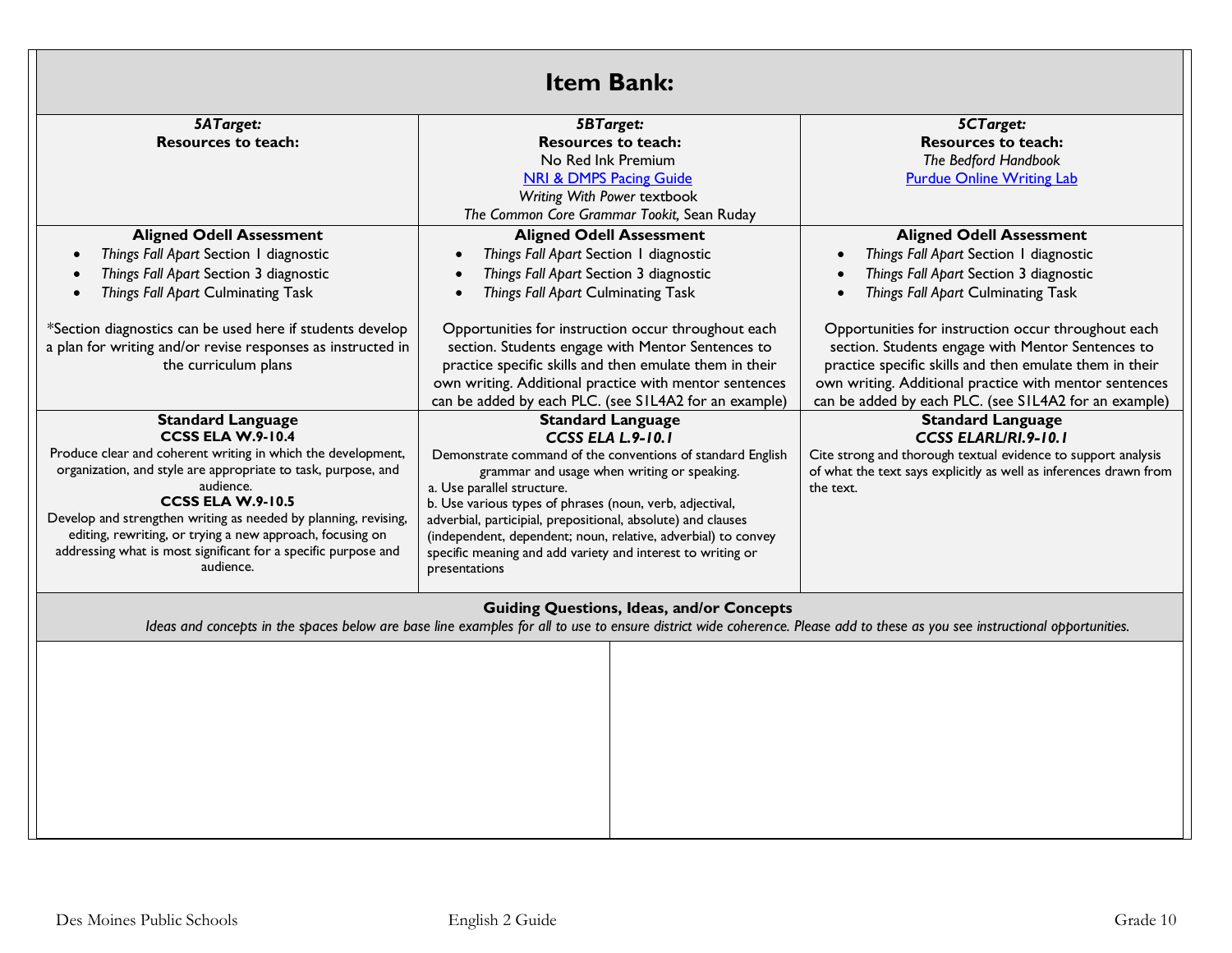| <b>Semester</b>                                             | Unit 3: Study of Informational Text<br><b>Unit 3 Resource Folder</b> |                                                                    | Unit 4: Speech & Argument<br>Unit 4 Resource Folder                       |                                                    |                                                                  | <b>Extended Topics S2</b>                                                                                                          |                                                              |
|-------------------------------------------------------------|----------------------------------------------------------------------|--------------------------------------------------------------------|---------------------------------------------------------------------------|----------------------------------------------------|------------------------------------------------------------------|------------------------------------------------------------------------------------------------------------------------------------|--------------------------------------------------------------|
|                                                             | <b>Topic 6: Analyzing</b><br><b>Informational Texts</b>              | <b>Topic 7: Writing</b><br>Informative/Explanatory<br><b>Texts</b> | Topic 8:<br><b>Evaluating</b><br><b>Arguments &amp;</b><br><b>Purpose</b> | Topic 9:<br><b>Constructing</b><br><b>Speeches</b> | Topic 10:<br><b>Delivering</b><br>Formal<br><b>Presentations</b> | Topic II:<br><b>Collaborating</b><br>in.<br><b>Discussions</b>                                                                     | Topic 12:<br><b>Constructing</b><br><b>Writing</b>           |
| <b>Reporting</b><br>frequency of<br>Cycle 1                 | 3 weeks                                                              | 3-4 weeks                                                          | 4 weeks                                                                   | 3 weeks                                            | 2 weeks                                                          | Evidence can be collected<br>throughout the semester and<br>topic scores continually updated<br>to reflect increase in complexity. |                                                              |
| Approximate<br>beginning and<br>end dates for<br>the topics | $1/19 - 2/10$                                                        | $2/15 - 3/10$                                                      | $3/22 - 4/20$                                                             | $4/25 - 5/12$                                      | $5/15 - 5/31$                                                    |                                                                                                                                    |                                                              |
| <b>Standards</b><br>Aligned                                 | $RI.9 - I.02$<br>$RI.9 - 10.5$<br>$R1.9 - 10.9$                      | $W.9 - 10.2$<br>$L.9 - 10.3$                                       |                                                                           | $W.9 - 10.7$<br>$W.9 - 10.8$                       | $W.9 - 10.3$<br>$W.9 - 10.8$<br>$L.9 - 10.3$                     | $SL.9 - 10.$                                                                                                                       | $W.9 - 10.4$<br>$W.9 - 10.5$<br>$L.9 - 10.1$<br>$L.9 - 10.2$ |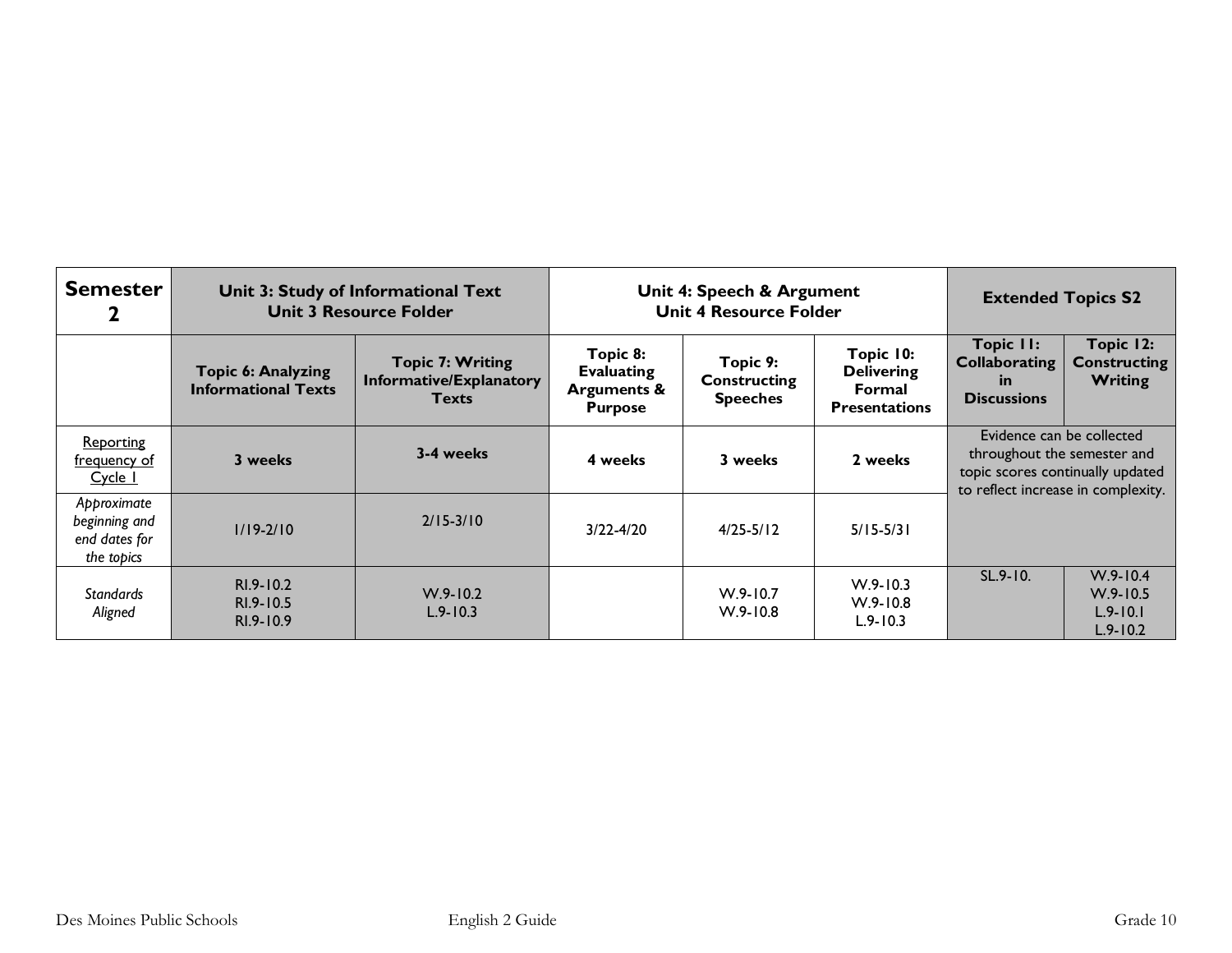## **Unit 3: Study of Informational Text**

Unit Narrative: A unit designed to support informative writing by analyzing a variety of informational or explanatory exemplar texts. While the use of a piece of literary non-fiction could support student engagement in the topic, the focus should be placed on how informative writing is structured. This will then support students in constructing their own informative writing.

Topic Overview: In this topic, students explore the structure and function of informative texts. Students should be exposed to a variety of informative or explanatory texts to provide the basis for comparison/contrast.

| <b>Topic</b>                                             | <b>Achieving Grade Level (AT)</b>                                                                                                                                                                                                                                                              |
|----------------------------------------------------------|------------------------------------------------------------------------------------------------------------------------------------------------------------------------------------------------------------------------------------------------------------------------------------------------|
| When collecting evidence<br>related to the 3, it will be | The Level 3 Targets are the grade level expectation for students in all classes. These are directly related to State of lowa standards.<br>Success Criteria (listed below the target) should be clarified/revised by the building level PLC as they collaborate to unpack the Level 3 targets. |
| recorded in these topics<br>in Infinite Campus.          | <b>Guiding Question to complete this process:</b><br>* What are the essential pieces of knowledge students need to have to show progression towards the grade level standard/expectation (level 3)?                                                                                            |
|                                                          | LT6A- Analyze the development of a central idea over the course of an informational text                                                                                                                                                                                                       |
|                                                          | Learning that shows evidence of progressing towards grade-level learning target:<br>Determine a central idea in an informational text<br>□<br>Determine where a central idea is first introduced by the author<br>□                                                                            |
|                                                          | Analyze how the central idea is shaped or developed by the details the author presents<br>□                                                                                                                                                                                                    |
|                                                          | Support analysis with evidence from the text<br>□                                                                                                                                                                                                                                              |
|                                                          | LT6B- Analyze how an author's ideas or claims are developed and refined by particular sections of text                                                                                                                                                                                         |
|                                                          | Learning that shows evidence of progressing towards grade-level learning target:                                                                                                                                                                                                               |
|                                                          | Determine sections of text that reveal information about the central idea (sentences, paragraphs, sections, or chapters)<br>□                                                                                                                                                                  |
| Topic 6:                                                 | Analyze how certain sections of text support and clarify the central idea<br>□<br>Support analysis with evidence from the text<br>□                                                                                                                                                            |
| <b>Analyzing</b>                                         |                                                                                                                                                                                                                                                                                                |
| <b>Informational</b>                                     | LT6C- Analyze how two or more informational texts address similar topics or concepts in order to build knowledge.                                                                                                                                                                              |
| <b>Texts</b>                                             | Learning that shows evidence of progressing towards grade-level learning target:                                                                                                                                                                                                               |
|                                                          | Identify a similar topic covered in at least two separate texts<br>□                                                                                                                                                                                                                           |
|                                                          | Draw conclusions about similar topic(s) from two or more texts to build a deeper understanding<br>□                                                                                                                                                                                            |
|                                                          | Support analysis with evidence from the text<br>□                                                                                                                                                                                                                                              |
|                                                          | LT6D- Analyze the cumulative impact of word choice on the clarity of a text                                                                                                                                                                                                                    |
|                                                          | Learning that shows evidence of progressing towards grade-level learning target:                                                                                                                                                                                                               |
|                                                          | Identify specific vocabulary an author uses to define, describe, explain, or elaborate on a topic<br>□                                                                                                                                                                                         |
|                                                          | Analyze how specific word choice enhances or clarifies an author's message<br>$\Box$                                                                                                                                                                                                           |
|                                                          | Support analysis with evidence from the text<br>□                                                                                                                                                                                                                                              |
|                                                          |                                                                                                                                                                                                                                                                                                |
|                                                          |                                                                                                                                                                                                                                                                                                |
|                                                          |                                                                                                                                                                                                                                                                                                |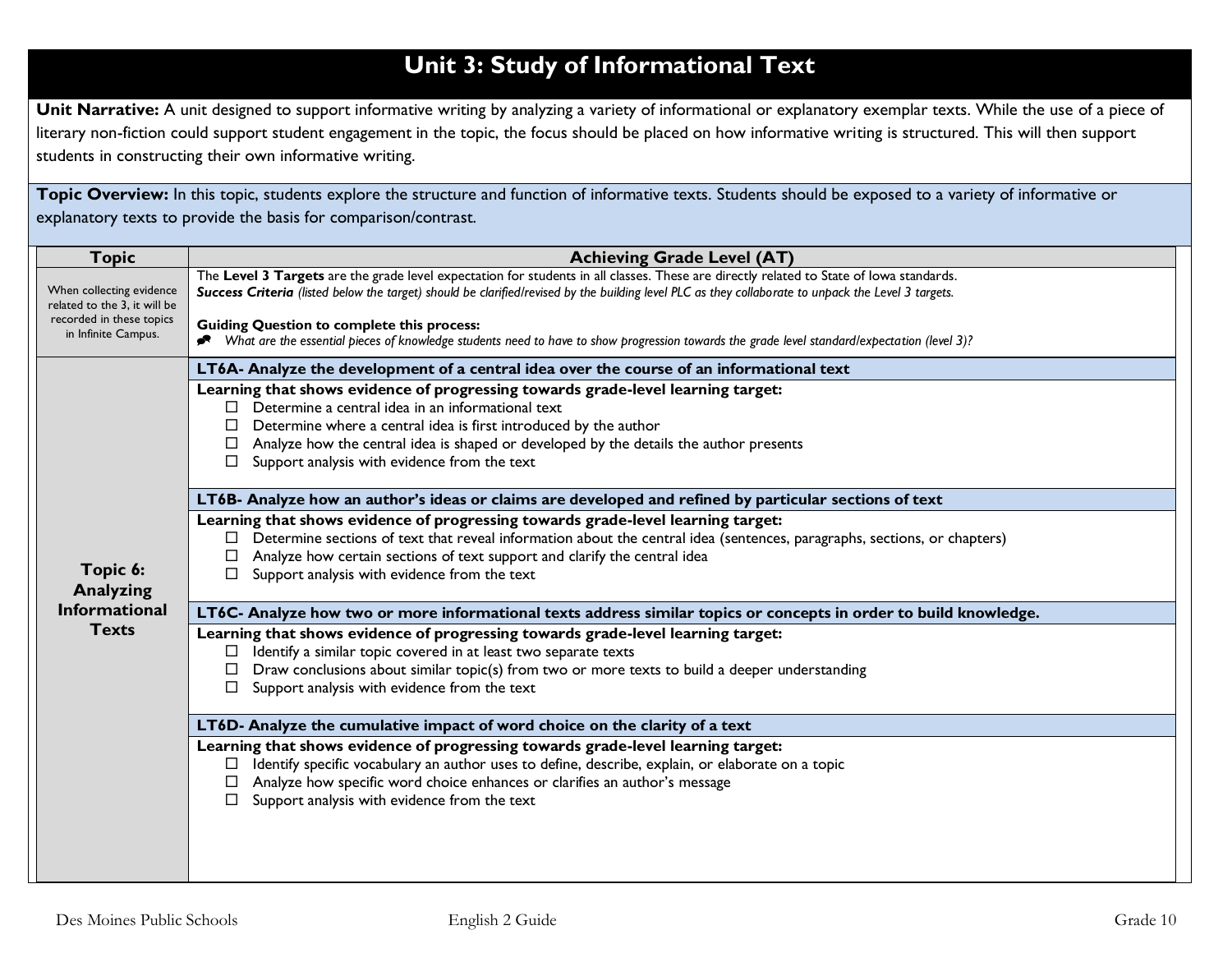| <b>Item Bank:</b>                                                                                                                                                                                                         |                                                                                                                                                                                                                                 |                                                                                                                                                                                                                           |                                                                                                                                                                                                                                                                                                                 |  |
|---------------------------------------------------------------------------------------------------------------------------------------------------------------------------------------------------------------------------|---------------------------------------------------------------------------------------------------------------------------------------------------------------------------------------------------------------------------------|---------------------------------------------------------------------------------------------------------------------------------------------------------------------------------------------------------------------------|-----------------------------------------------------------------------------------------------------------------------------------------------------------------------------------------------------------------------------------------------------------------------------------------------------------------|--|
| 6DTarget:<br>6ATarget:<br>6BTarget:<br>6CTarget:                                                                                                                                                                          |                                                                                                                                                                                                                                 |                                                                                                                                                                                                                           |                                                                                                                                                                                                                                                                                                                 |  |
| <b>Resources to teach:</b>                                                                                                                                                                                                | <b>Resources to teach:</b>                                                                                                                                                                                                      | <b>Resources to teach</b>                                                                                                                                                                                                 | <b>Resources to teach</b>                                                                                                                                                                                                                                                                                       |  |
| <b>Standard Language</b><br><b>CCSS ELA RI.9-10.2</b>                                                                                                                                                                     | <b>Standard Language</b><br><b>CCSS ELA RI.9-10.5</b>                                                                                                                                                                           | <b>Standard Language</b><br><b>CCSS ELA RI.9-10.2</b>                                                                                                                                                                     | <b>Standard Language:</b><br><b>CCSS ELA RI.10.4</b>                                                                                                                                                                                                                                                            |  |
| Determine a central idea of a text and<br>analyze its development over the course<br>of the text, including how it emerges and<br>is shaped and refined by specific details;<br>provide an objective summary of the text. | Analyze in detail how an author's ideas or<br>claims are developed and refined by<br>particular sentences, paragraphs, or larger<br>portions of a text (e.g., a section or<br>chapter).                                         | Determine a central idea of a text and<br>analyze its development over the course of<br>the text, including how it emerges and is<br>shaped and refined by specific details;<br>provide an objective summary of the text. | Determine the meaning of words and<br>phrases as they are used in a text,<br>including figurative, connotative, and<br>technical meanings; analyze the<br>cumulative impact of specific word<br>choices on meaning and tone (e.g.,<br>how the language of a court opinion<br>differs from that of a newspaper). |  |
|                                                                                                                                                                                                                           | <b>Guiding Questions, Ideas, and/or Concepts</b><br>Ideas and concepts in the spaces below are base line examples for all to use to ensure district wide coherence. Please add to these as you see instructional opportunities. |                                                                                                                                                                                                                           |                                                                                                                                                                                                                                                                                                                 |  |
|                                                                                                                                                                                                                           |                                                                                                                                                                                                                                 |                                                                                                                                                                                                                           |                                                                                                                                                                                                                                                                                                                 |  |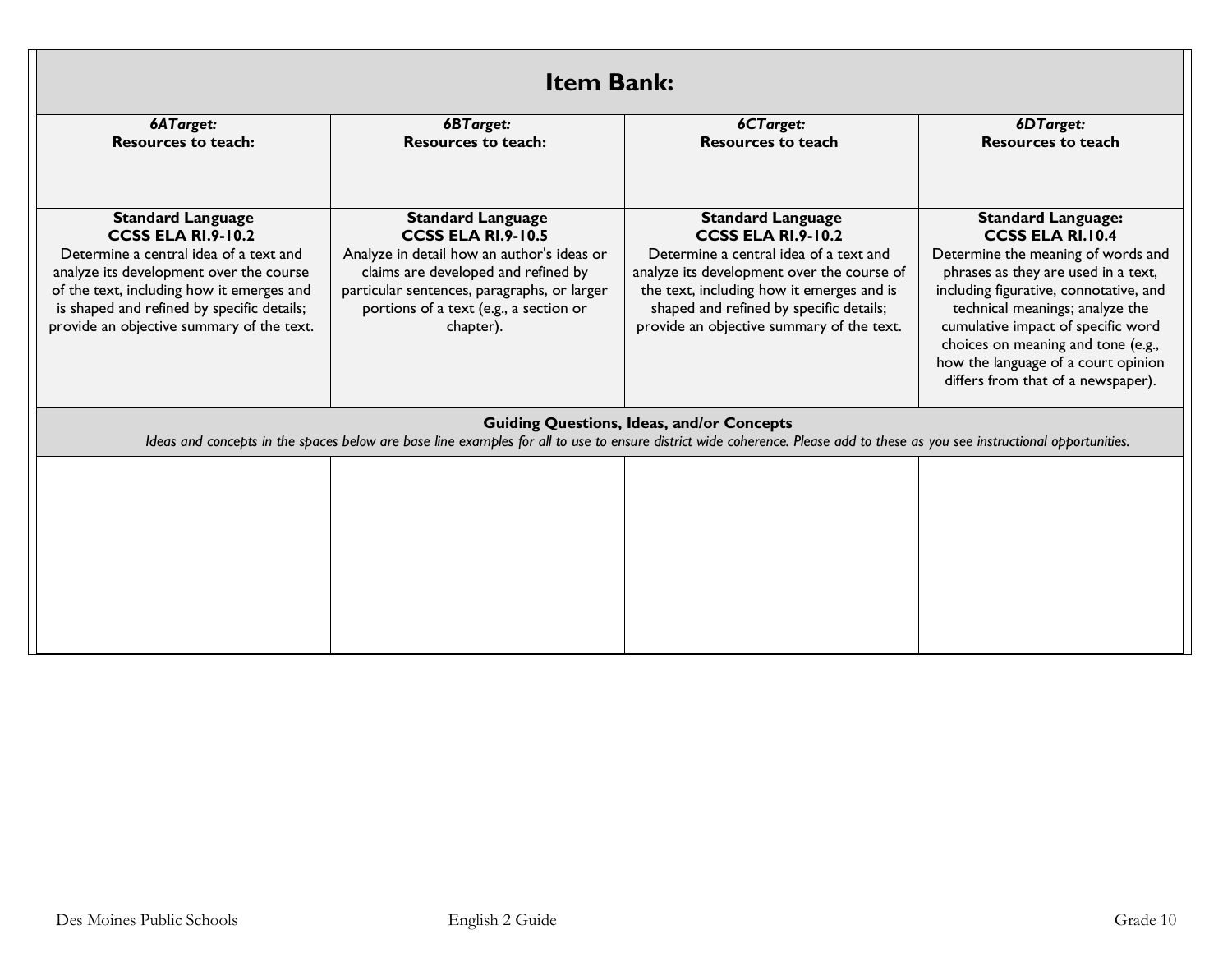Topic Overview: Students should complete several drafts of this paper if possible—each draft can count as a piece of evidence. Students should focus on the clear and accurate depiction of information—informative writing is differentiated from argumentative writing by providing concrete information instead of an arrangement and selection of evidence in support of a particular interpretation.

| <b>Topic</b>                                                                         | <b>Achieving Grade Level (AT)</b>                                                                                                                                                                                                                                                                                                                   |
|--------------------------------------------------------------------------------------|-----------------------------------------------------------------------------------------------------------------------------------------------------------------------------------------------------------------------------------------------------------------------------------------------------------------------------------------------------|
| When collecting evidence<br>related to the 3, it will be<br>recorded in these topics | The Level 3 Targets are the grade level expectation for students in all classes. These are directly related to State of lowa standards.<br>Success Criteria (listed below the target) should be clarified/revised by the building level PLC as they collaborate to unpack the Level 3 targets.<br><b>Guiding Question to complete this process:</b> |
| in Infinite Campus.                                                                  | What are the essential pieces of knowledge students need to have to show progression towards the grade level standard/expectation (level 3)?<br>R                                                                                                                                                                                                   |
|                                                                                      | LT7A- Construct a 3+ page informative/explanatory essay (do we need more specific topic or focus guidance?)                                                                                                                                                                                                                                         |
|                                                                                      | Learning that shows evidence of progressing towards grade-level learning target:<br>$\Box$ Organize concepts and information to make important connections and distinctions                                                                                                                                                                         |
|                                                                                      | Develop the topic with relevant and sufficient support from extended definitions, concreate details, quotations, and examples<br>$\Box$                                                                                                                                                                                                             |
|                                                                                      | Use appropriate and varied transitions to create cohesion and clarify the relationship among concepts<br>$\Box$                                                                                                                                                                                                                                     |
|                                                                                      | Use precise language appropriate to audience and topic<br>$\Box$<br>Conform to style guidelines as appropriate for the discipline and writing type (MLA, APA, Chicago etc.)<br>$\Box$                                                                                                                                                               |
|                                                                                      |                                                                                                                                                                                                                                                                                                                                                     |
|                                                                                      |                                                                                                                                                                                                                                                                                                                                                     |
|                                                                                      |                                                                                                                                                                                                                                                                                                                                                     |
|                                                                                      |                                                                                                                                                                                                                                                                                                                                                     |
| <b>Topic 7: Writing</b>                                                              |                                                                                                                                                                                                                                                                                                                                                     |
| Informative/                                                                         |                                                                                                                                                                                                                                                                                                                                                     |
| <b>Explanatory</b>                                                                   |                                                                                                                                                                                                                                                                                                                                                     |
| <b>Texts</b>                                                                         |                                                                                                                                                                                                                                                                                                                                                     |
|                                                                                      |                                                                                                                                                                                                                                                                                                                                                     |
|                                                                                      |                                                                                                                                                                                                                                                                                                                                                     |
|                                                                                      |                                                                                                                                                                                                                                                                                                                                                     |
|                                                                                      |                                                                                                                                                                                                                                                                                                                                                     |
|                                                                                      |                                                                                                                                                                                                                                                                                                                                                     |
|                                                                                      |                                                                                                                                                                                                                                                                                                                                                     |
|                                                                                      |                                                                                                                                                                                                                                                                                                                                                     |
|                                                                                      |                                                                                                                                                                                                                                                                                                                                                     |
|                                                                                      |                                                                                                                                                                                                                                                                                                                                                     |
|                                                                                      |                                                                                                                                                                                                                                                                                                                                                     |
|                                                                                      |                                                                                                                                                                                                                                                                                                                                                     |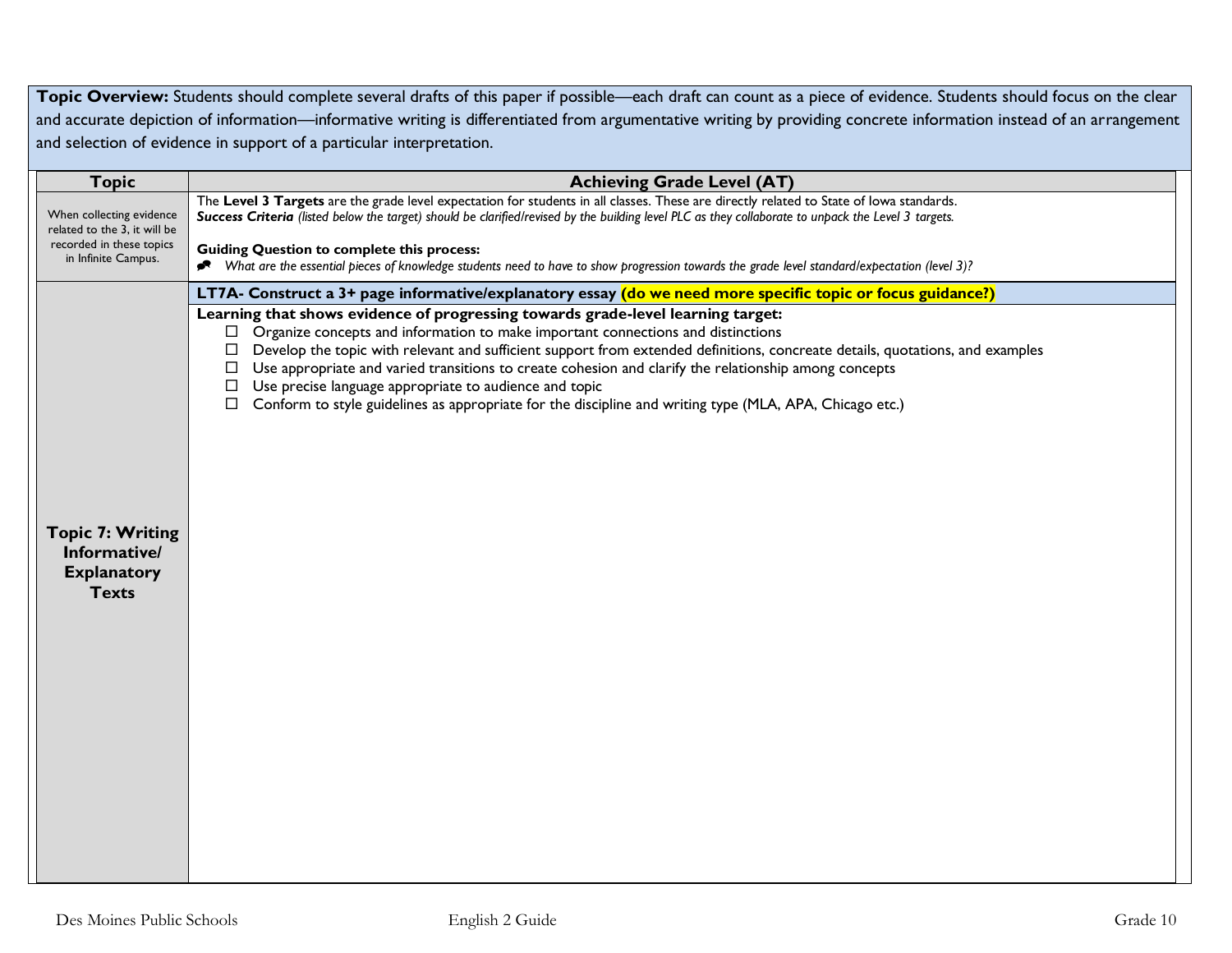| <b>Item Bank:</b>                                                                                                                                                                |
|----------------------------------------------------------------------------------------------------------------------------------------------------------------------------------|
| 7ATarget:<br><b>Resources to teach:</b>                                                                                                                                          |
|                                                                                                                                                                                  |
|                                                                                                                                                                                  |
| <b>Standard Language:</b><br><b>CCSS ELA W.9-10.2</b>                                                                                                                            |
| Write informative/explanatory texts to examine and convey complex ideas, concepts, and information clearly and accurately through the effective selection, organization, and     |
| analysis of content.<br><b>CCSS ELA L.9-10.3A</b>                                                                                                                                |
| Write and edit work so that it conforms to the guidelines in a style manual (e.g., MLA Handbook, Turabian's Manual for Writers) appropriate for the discipline and writing type. |
| <b>Guiding Questions, Ideas, and/or Concepts</b>                                                                                                                                 |
| Ideas and concepts in the spaces below are base line examples for all to use to ensure district wide coherence. Please add to these as you see instructional opportunities.      |
|                                                                                                                                                                                  |
|                                                                                                                                                                                  |
|                                                                                                                                                                                  |
|                                                                                                                                                                                  |
|                                                                                                                                                                                  |
|                                                                                                                                                                                  |
|                                                                                                                                                                                  |
|                                                                                                                                                                                  |
|                                                                                                                                                                                  |
|                                                                                                                                                                                  |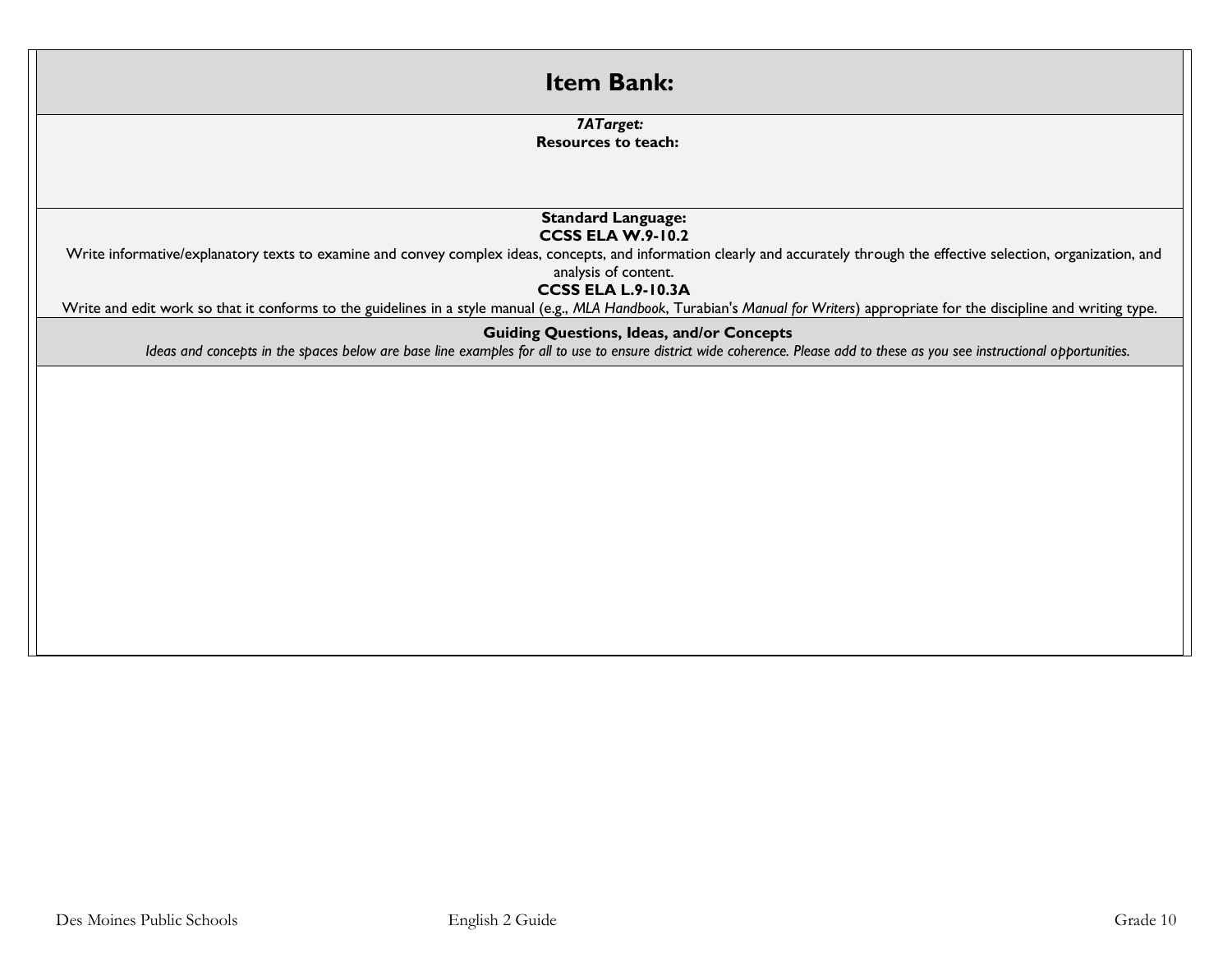## **Unit 4: Speech & Argument**

**Unit Narrative:** This unit extends the study of the texts and topics from Unit 3 but now provides a platform for establishing a claim. Students may take a topic or central idea from Unit 3 and explore how information is taken and manipulated for the sake of argument. Students explore the arguments of others and then construct a formal presentation that explores these various topics and perspectives. Speeches may include informative or argumentative texts as the basis of analysis.

Topic Overview: The study of argument in grade 10 should focus on the use of the three main rhetorical appeals of Ethos, Logos, and Pathos. As students analyze the author's claim, evidence, and reasoning, it is critical to focus on the manipulation of language that would have an impact on the audience.

| <b>Topic</b>                                                                         | <b>Achieving Grade Level (AT)</b>                                                                                                                                                                                                                                                                                                                   |
|--------------------------------------------------------------------------------------|-----------------------------------------------------------------------------------------------------------------------------------------------------------------------------------------------------------------------------------------------------------------------------------------------------------------------------------------------------|
| When collecting evidence<br>related to the 3, it will be<br>recorded in these topics | The Level 3 Targets are the grade level expectation for students in all classes. These are directly related to State of lowa standards.<br>Success Criteria (listed below the target) should be clarified/revised by the building level PLC as they collaborate to unpack the Level 3 targets.<br><b>Guiding Question to complete this process:</b> |
| in Infinite Campus.                                                                  | Nhat are the essential pieces of knowledge students need to have to show progression towards the grade level standard/expectation (level 3)?                                                                                                                                                                                                        |
|                                                                                      | LT8A- Analyze how an author or speaker uses rhetorical appeals (ethos, logos, pathos) to advance their position or purpose and<br>address the intended audience                                                                                                                                                                                     |
|                                                                                      | Learning that shows evidence of progressing towards grade-level learning target:<br>Describe the speaker's position or purpose<br>Identify the intended audience<br>Analyze how the rhetorical appeals develop the position and/or purpose<br>Support analysis with evidence from the text<br>□                                                     |
| Topic 8:                                                                             | LT8B- Evaluate whether the claims and evidence in an argument are relevant and sufficient<br>Learning that shows evidence of progressing towards grade-level learning target:                                                                                                                                                                       |
| <b>Evaluating</b>                                                                    | Identify the main argument that the author is making<br>□                                                                                                                                                                                                                                                                                           |
| <b>Arguments &amp;</b>                                                               | Identify the claim(s) the author uses to support their argument<br>□<br>Evaluate the relevance of the claims and evidence to the intended audience                                                                                                                                                                                                  |
| <b>Purpose</b>                                                                       | Evaluate if the author has enough evidence to convince the intended audience<br>ப                                                                                                                                                                                                                                                                   |
|                                                                                      | Support analysis with evidence from the text                                                                                                                                                                                                                                                                                                        |
|                                                                                      | LT8C- Analyze the validity of reasoning used in an argument (focusing on false statements and fallacious reasoning)                                                                                                                                                                                                                                 |
|                                                                                      | Learning that shows evidence of progressing towards grade-level learning target:                                                                                                                                                                                                                                                                    |
|                                                                                      | Identify examples of false or fallacious reasoning found in the argument<br>□<br>Evaluate the validity of the claims and evidence                                                                                                                                                                                                                   |
|                                                                                      | Support analysis with evidence from the text<br>$\Box$                                                                                                                                                                                                                                                                                              |
|                                                                                      |                                                                                                                                                                                                                                                                                                                                                     |
|                                                                                      |                                                                                                                                                                                                                                                                                                                                                     |
|                                                                                      |                                                                                                                                                                                                                                                                                                                                                     |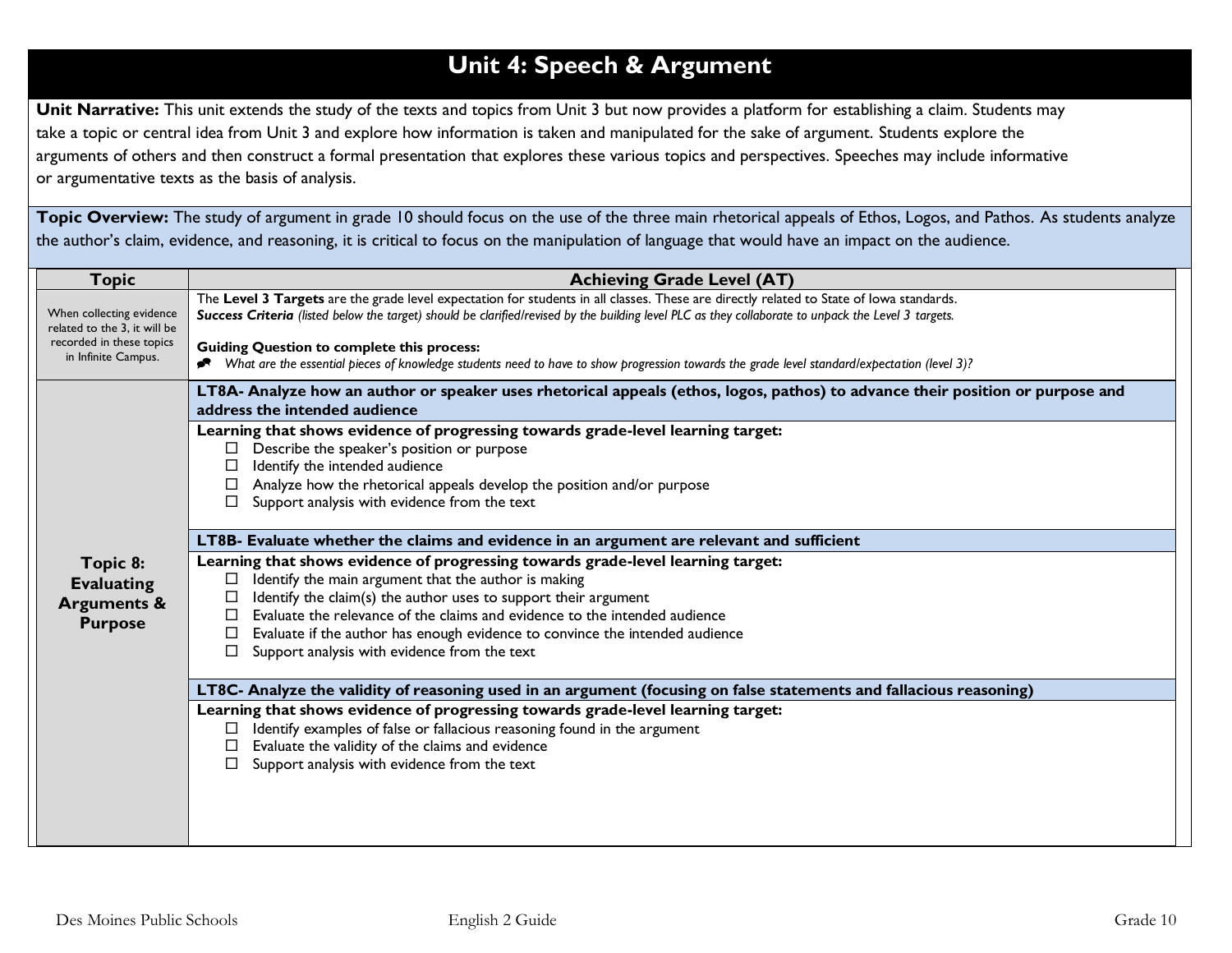| <b>Item Bank:</b>                                                                                       |                                                                                                                                                                                                                                 |                                                                                                                                                                   |  |
|---------------------------------------------------------------------------------------------------------|---------------------------------------------------------------------------------------------------------------------------------------------------------------------------------------------------------------------------------|-------------------------------------------------------------------------------------------------------------------------------------------------------------------|--|
| 8ATarget:<br><b>Resources to teach:</b>                                                                 | <b>8BTarget:</b><br><b>Resources to teach:</b>                                                                                                                                                                                  | 8CTarget:<br><b>Resources to teach</b>                                                                                                                            |  |
|                                                                                                         |                                                                                                                                                                                                                                 |                                                                                                                                                                   |  |
| <b>Standard Language:</b><br><b>CCSS ELA RI.9-10.6</b>                                                  | <b>Standard Language:</b><br><b>CCSS ELA RI.9-10.8</b>                                                                                                                                                                          | <b>Standard Language:</b><br><b>CCSS ELA SL.9-10.3</b>                                                                                                            |  |
| Determine an author's point of view or purpose in a<br>text and explain how it is conveyed in the text. | Delineate and evaluate the argument and specific claims<br>in a text, assessing whether the reasoning is valid and the<br>evidence is relevant and sufficient; identify false<br>statements and fallacious reasoning.           | Evaluate a speaker's point of view, reasoning, and use of<br>evidence and rhetoric, identifying any fallacious reasoning<br>or exaggerated or distorted evidence. |  |
|                                                                                                         | <b>Guiding Questions, Ideas, and/or Concepts</b><br>Ideas and concepts in the spaces below are base line examples for all to use to ensure district wide coherence. Please add to these as you see instructional opportunities. |                                                                                                                                                                   |  |
|                                                                                                         |                                                                                                                                                                                                                                 |                                                                                                                                                                   |  |
|                                                                                                         |                                                                                                                                                                                                                                 |                                                                                                                                                                   |  |
|                                                                                                         |                                                                                                                                                                                                                                 |                                                                                                                                                                   |  |
|                                                                                                         |                                                                                                                                                                                                                                 |                                                                                                                                                                   |  |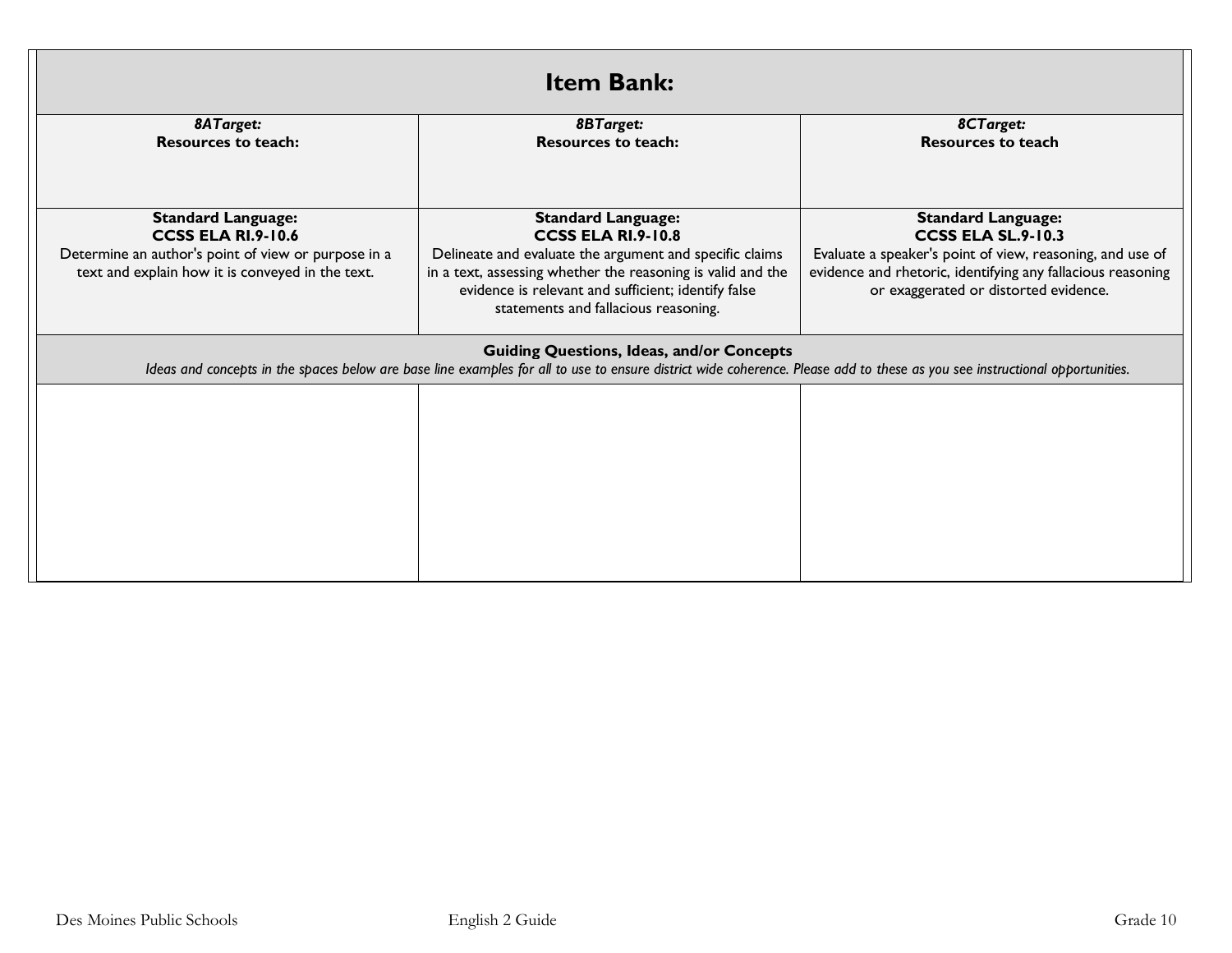|                                                                                                                             | Topic Overview: This topic engages students in the writing process of the speech. Students should draft speeches in the same way as a literary analysis essay and the final speech<br>collected here SHOULD be the formal speech delivered for Delivering Formal Presentations.                                                                                                                                                                                                                                                          |
|-----------------------------------------------------------------------------------------------------------------------------|------------------------------------------------------------------------------------------------------------------------------------------------------------------------------------------------------------------------------------------------------------------------------------------------------------------------------------------------------------------------------------------------------------------------------------------------------------------------------------------------------------------------------------------|
|                                                                                                                             |                                                                                                                                                                                                                                                                                                                                                                                                                                                                                                                                          |
| <b>Topic</b><br>When collecting evidence<br>related to the 3, it will be<br>recorded in these topics<br>in Infinite Campus. | <b>Achieving Grade Level (AT)</b><br>The Level 3 Targets are the grade level expectation for students in all classes. These are directly related to State of lowa standards.<br>Success Criteria (listed below the target) should be clarified/revised by the building level PLC as they collaborate to unpack the Level 3 targets.<br><b>Guiding Question to complete this process:</b><br>What are the essential pieces of knowledge students need to have to show progression towards the grade level standard/expectation (level 3)? |
|                                                                                                                             | LT9A- Construct a speech that presents information, findings, and supporting evidence                                                                                                                                                                                                                                                                                                                                                                                                                                                    |
|                                                                                                                             | Learning that shows evidence of progressing towards grade-level learning target:<br>Determine a style appropriate to the audience and task<br>Determine information, findings, and evidence to present a line of reasoning<br>$\Box$<br>Organize information in a clear and logical manner<br>$\Box$ Construct an outline in preparation for writing a complete speech                                                                                                                                                                   |
|                                                                                                                             | LT9B- Integrate information from multiple credible sources the represent a range in diverse media or format                                                                                                                                                                                                                                                                                                                                                                                                                              |
| Topic 9:<br><b>Constructing</b><br><b>Speeches</b>                                                                          | Learning that shows evidence of progressing towards grade-level learning target:<br>Identify the characteristics of credible and accurate sources of information<br>Determine if a source meets the characteristics of credibility and accuracy<br>$\Box$<br>$\Box$<br>Plan to incorporate information from multiple diverse sources                                                                                                                                                                                                     |
|                                                                                                                             |                                                                                                                                                                                                                                                                                                                                                                                                                                                                                                                                          |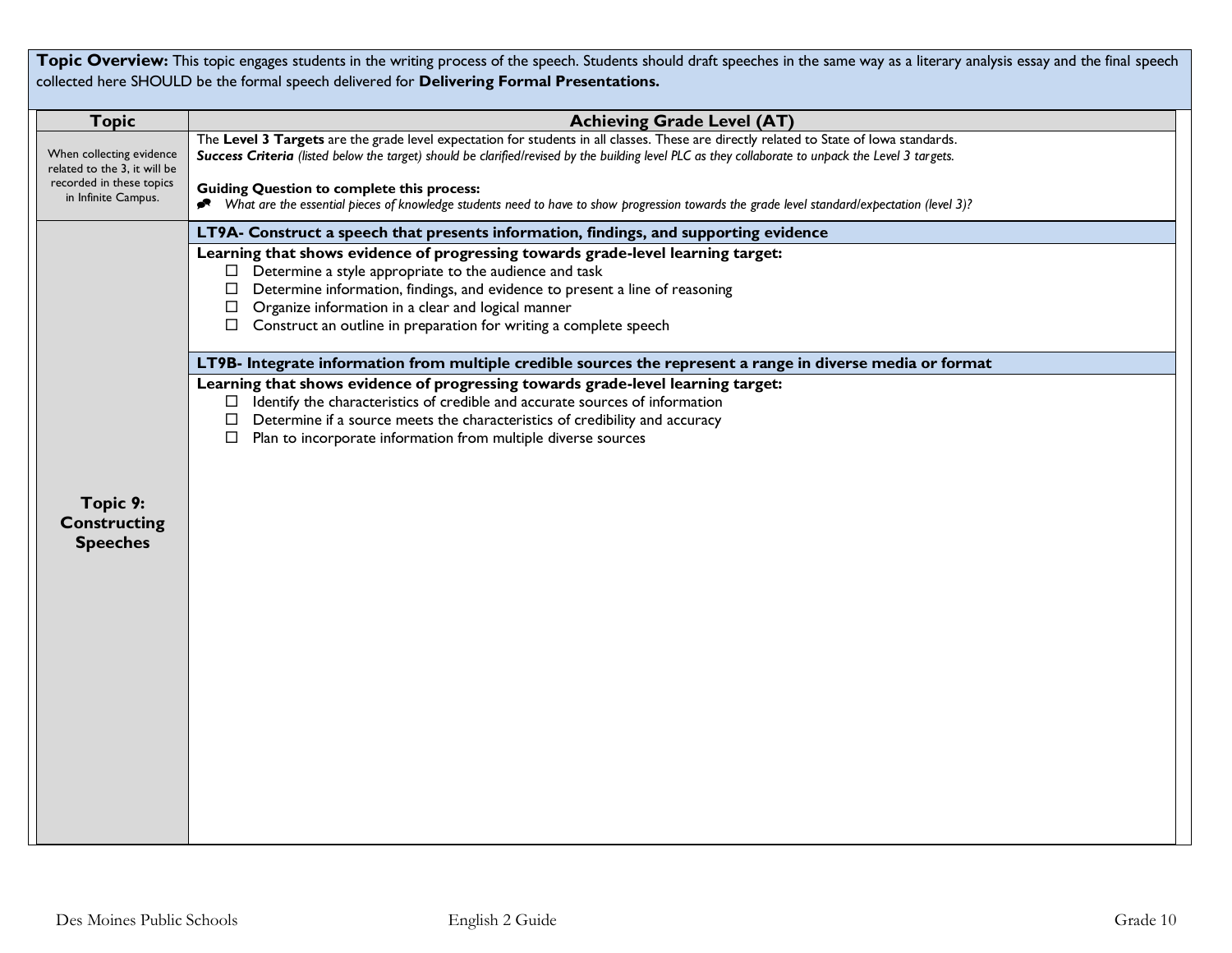| <b>Item Bank:</b>                                                                                                                                                                                                                                                                                                                                                                                                                                                                 |                                                                                                                                                                                                                                                                                                                                                                                                                                                                                                 |  |  |
|-----------------------------------------------------------------------------------------------------------------------------------------------------------------------------------------------------------------------------------------------------------------------------------------------------------------------------------------------------------------------------------------------------------------------------------------------------------------------------------|-------------------------------------------------------------------------------------------------------------------------------------------------------------------------------------------------------------------------------------------------------------------------------------------------------------------------------------------------------------------------------------------------------------------------------------------------------------------------------------------------|--|--|
| 9ATarget:<br><b>Resources to teach:</b>                                                                                                                                                                                                                                                                                                                                                                                                                                           | <b>9BTarget:</b><br><b>Resources to teach:</b>                                                                                                                                                                                                                                                                                                                                                                                                                                                  |  |  |
| <b>Standard Language:</b><br><b>CCSS ELA SL.9-10.4</b><br>Present information, findings, and supporting evidence clearly, concisely, and logically<br>such that listeners can follow the line of reasoning and the organization, development,<br>substance, and style are appropriate to purpose, audience, and task.<br>CCSS.ELA-LITERACY.SL.9-10.6<br>Adapt speech to a variety of contexts and tasks, demonstrating command of<br>formal English when indicated or appropriate | <b>Standard Language:</b><br><b>CCSS ELA SL.9-10.2</b><br>Integrate multiple sources of information presented in diverse media or formats (e.g.,<br>visually, quantitatively, orally) evaluating the credibility and accuracy of each source.<br><b>CCSS ELA SL.9-10.5</b><br>Make strategic use of digital media (e.g., textual, graphical, audio, visual, and interactive<br>elements) in presentations to enhance understanding of findings, reasoning, and<br>evidence and to add interest. |  |  |
|                                                                                                                                                                                                                                                                                                                                                                                                                                                                                   | <b>Guiding Questions, Ideas, and/or Concepts</b><br>Ideas and concepts in the spaces below are base line examples for all to use to ensure district wide coherence. Please add to these as you see instructional opportunities.                                                                                                                                                                                                                                                                 |  |  |
|                                                                                                                                                                                                                                                                                                                                                                                                                                                                                   |                                                                                                                                                                                                                                                                                                                                                                                                                                                                                                 |  |  |
|                                                                                                                                                                                                                                                                                                                                                                                                                                                                                   |                                                                                                                                                                                                                                                                                                                                                                                                                                                                                                 |  |  |
|                                                                                                                                                                                                                                                                                                                                                                                                                                                                                   |                                                                                                                                                                                                                                                                                                                                                                                                                                                                                                 |  |  |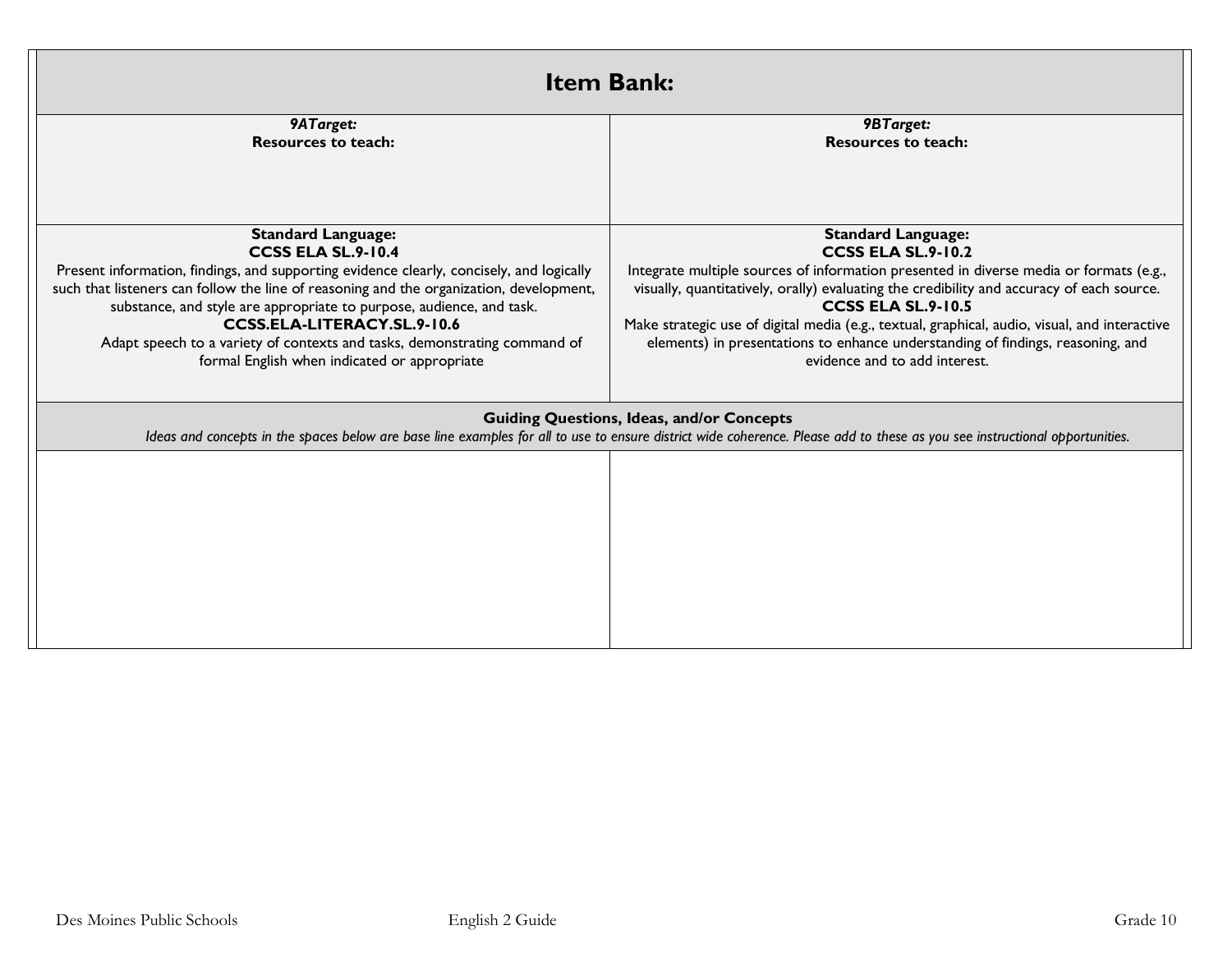| Topic Overview: This topic supports students in the art of public speaking and effort should be made to engage students in delivering at least one speech in front of a large<br>audience. Accommodations made for individual students should always be done with the intention of scaffolding to present in a live setting for at least once attempt. Students should<br>be provided practice opportunities to engage with their visual aids and to intentionally plan for intentional use of vocal techniques and physical movement. |                                                                                                                                                                                                                                                                                                                                                                                                                                                                                                     |  |
|----------------------------------------------------------------------------------------------------------------------------------------------------------------------------------------------------------------------------------------------------------------------------------------------------------------------------------------------------------------------------------------------------------------------------------------------------------------------------------------------------------------------------------------|-----------------------------------------------------------------------------------------------------------------------------------------------------------------------------------------------------------------------------------------------------------------------------------------------------------------------------------------------------------------------------------------------------------------------------------------------------------------------------------------------------|--|
| <b>Topic</b>                                                                                                                                                                                                                                                                                                                                                                                                                                                                                                                           | <b>Achieving Grade Level (AT)</b>                                                                                                                                                                                                                                                                                                                                                                                                                                                                   |  |
| When collecting evidence<br>related to the 3, it will be<br>recorded in these topics<br>in Infinite Campus.                                                                                                                                                                                                                                                                                                                                                                                                                            | The Level 3 Targets are the grade level expectation for students in all classes. These are directly related to State of lowa standards.<br>Success Criteria (listed below the target) should be clarified/revised by the building level PLC as they collaborate to unpack the Level 3 targets.<br><b>Guiding Question to complete this process:</b><br>Nhat are the essential pieces of knowledge students need to have to show progression towards the grade level standard/expectation (level 3)? |  |
|                                                                                                                                                                                                                                                                                                                                                                                                                                                                                                                                        | LT10A- Utilize a variety of vocal techniques to engage the audience to enhance delivery                                                                                                                                                                                                                                                                                                                                                                                                             |  |
|                                                                                                                                                                                                                                                                                                                                                                                                                                                                                                                                        | Learning that shows evidence of progressing towards grade-level learning target:<br>$\Box$ Use a variety of vocal techniques to engage the audience (rate, tone, volume, inflection, expression)<br>$\Box$ Projects voice adequately so that all members of the audience can hear the presentation<br>$\Box$ Speaks with clear articulation and pronunciation<br>$\Box$ Avoid the use of distracting or repetitive words/sounds (e.g., clearing through, "um", uncontrollable laughter              |  |
|                                                                                                                                                                                                                                                                                                                                                                                                                                                                                                                                        | LT10B- Utilize appropriate non-verbal communication and body language to enhance delivery                                                                                                                                                                                                                                                                                                                                                                                                           |  |
|                                                                                                                                                                                                                                                                                                                                                                                                                                                                                                                                        | Learning that shows evidence of progressing towards grade-level learning target:<br>Engages in incremental eye contact with multiple members of the audience<br>$\Box$<br>Integrates appropriate movement or hand gesture to emphasize a point or interact with media presentation<br>$\Box$<br>Avoids fidgeting, leaning, sitting, slouching, pacing, and the use of distracting hand gestures (e.g., hands in pockets, planning with clothing, tapping<br>$\Box$<br>etc.)                         |  |
| Topic 10:                                                                                                                                                                                                                                                                                                                                                                                                                                                                                                                              | LTI0C- Make strategic use of digital media in presentation to enhance the audience's understanding or engagement                                                                                                                                                                                                                                                                                                                                                                                    |  |
| <b>Delivering</b><br>Formal<br><b>Presentations</b>                                                                                                                                                                                                                                                                                                                                                                                                                                                                                    | Learning that shows evidence of progressing towards grade-level learning target:<br>Incorporate a digital visual aid into the presentation that utilizes text, graphics, audio, video, or interactive elements<br>$\Box$<br>Inserts digital media in a logical order that supports the overall flow of the presentation<br>□<br>Use of digital elements enhance the audience's understanding of information or engagement<br>$\Box$                                                                 |  |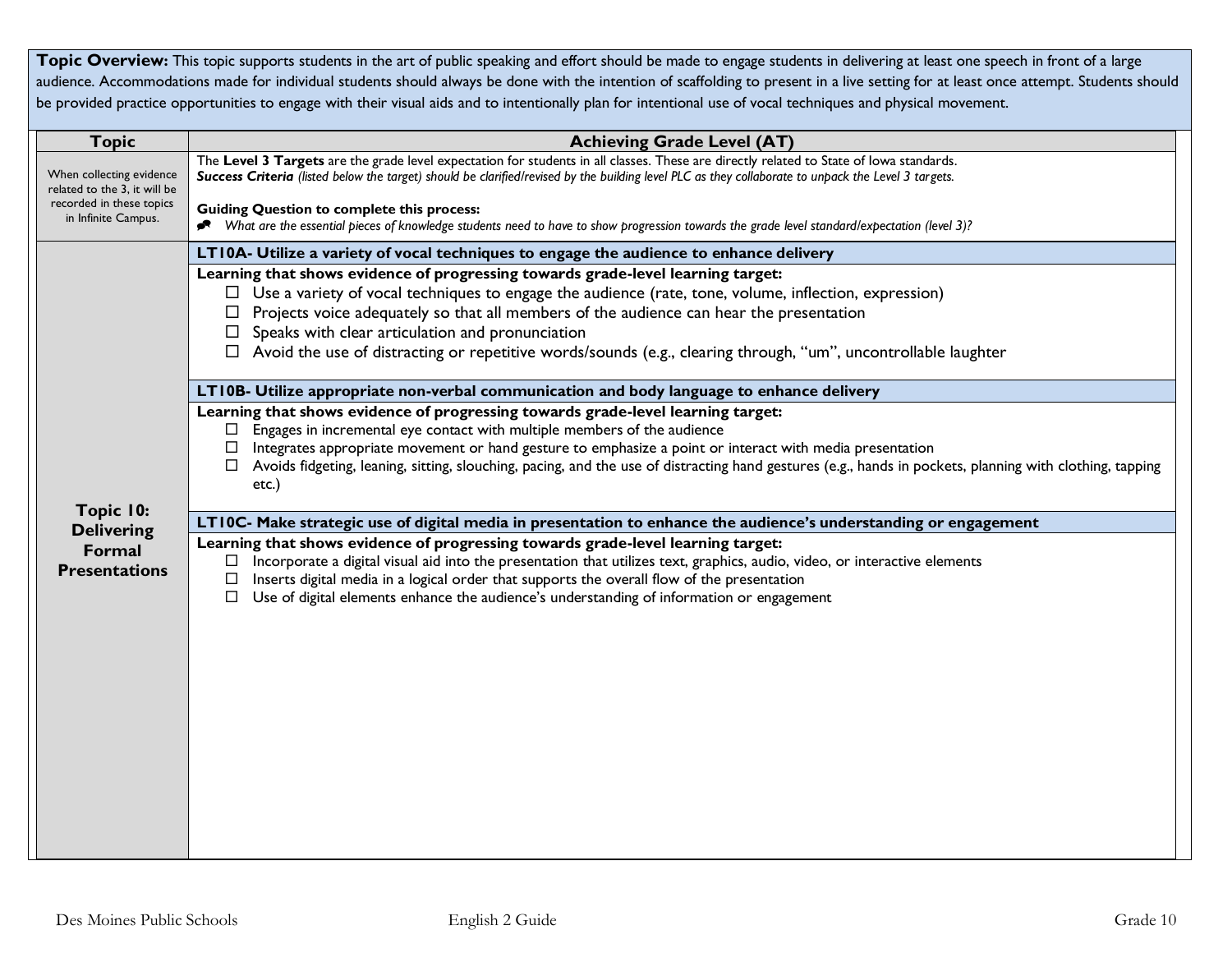| <b>Item Bank:</b>                                                                                                                                                                                                               |                                                                                                                             |                                                                |  |  |
|---------------------------------------------------------------------------------------------------------------------------------------------------------------------------------------------------------------------------------|-----------------------------------------------------------------------------------------------------------------------------|----------------------------------------------------------------|--|--|
| <b>I0ATarget:</b>                                                                                                                                                                                                               | <b>IOBTarget:</b>                                                                                                           | <b>10CTarget:</b>                                              |  |  |
| <b>Resources to Teach</b>                                                                                                                                                                                                       | <b>Resources to Teach</b>                                                                                                   | <b>Resources to Teach</b>                                      |  |  |
|                                                                                                                                                                                                                                 |                                                                                                                             |                                                                |  |  |
|                                                                                                                                                                                                                                 | <b>Standard Language:</b><br>CCSS ELA SL.9-10.4                                                                             | <b>Standard Language:</b><br><b>CCSS ELA SL.9-10.5</b>         |  |  |
|                                                                                                                                                                                                                                 | Present information, findings, and supporting evidence clearly, concisely, and logically such that listeners can follow the | Make strategic use of digital media (e.g., textual, graphical, |  |  |
|                                                                                                                                                                                                                                 | line of reasoning and the organization, development, substance, and style are appropriate to purpose, audience, and         | audio, visual, and interactive elements) in presentations to   |  |  |
|                                                                                                                                                                                                                                 | task.                                                                                                                       | enhance understanding of findings, reasoning, and evidence     |  |  |
|                                                                                                                                                                                                                                 | CCSS ELA SL.9-10.6                                                                                                          | and to add interest.                                           |  |  |
| Adapt speech to a variety of contexts and tasks, demonstrating command of formal English when indicated or                                                                                                                      |                                                                                                                             |                                                                |  |  |
| appropriate.                                                                                                                                                                                                                    |                                                                                                                             |                                                                |  |  |
| <b>Guiding Questions, Ideas, and/or Concepts</b><br>Ideas and concepts in the spaces below are base line examples for all to use to ensure district wide coherence. Please add to these as you see instructional opportunities. |                                                                                                                             |                                                                |  |  |
|                                                                                                                                                                                                                                 |                                                                                                                             |                                                                |  |  |
|                                                                                                                                                                                                                                 |                                                                                                                             |                                                                |  |  |
|                                                                                                                                                                                                                                 |                                                                                                                             |                                                                |  |  |
|                                                                                                                                                                                                                                 |                                                                                                                             |                                                                |  |  |
|                                                                                                                                                                                                                                 |                                                                                                                             |                                                                |  |  |
|                                                                                                                                                                                                                                 |                                                                                                                             |                                                                |  |  |
|                                                                                                                                                                                                                                 |                                                                                                                             |                                                                |  |  |
|                                                                                                                                                                                                                                 |                                                                                                                             |                                                                |  |  |
|                                                                                                                                                                                                                                 |                                                                                                                             |                                                                |  |  |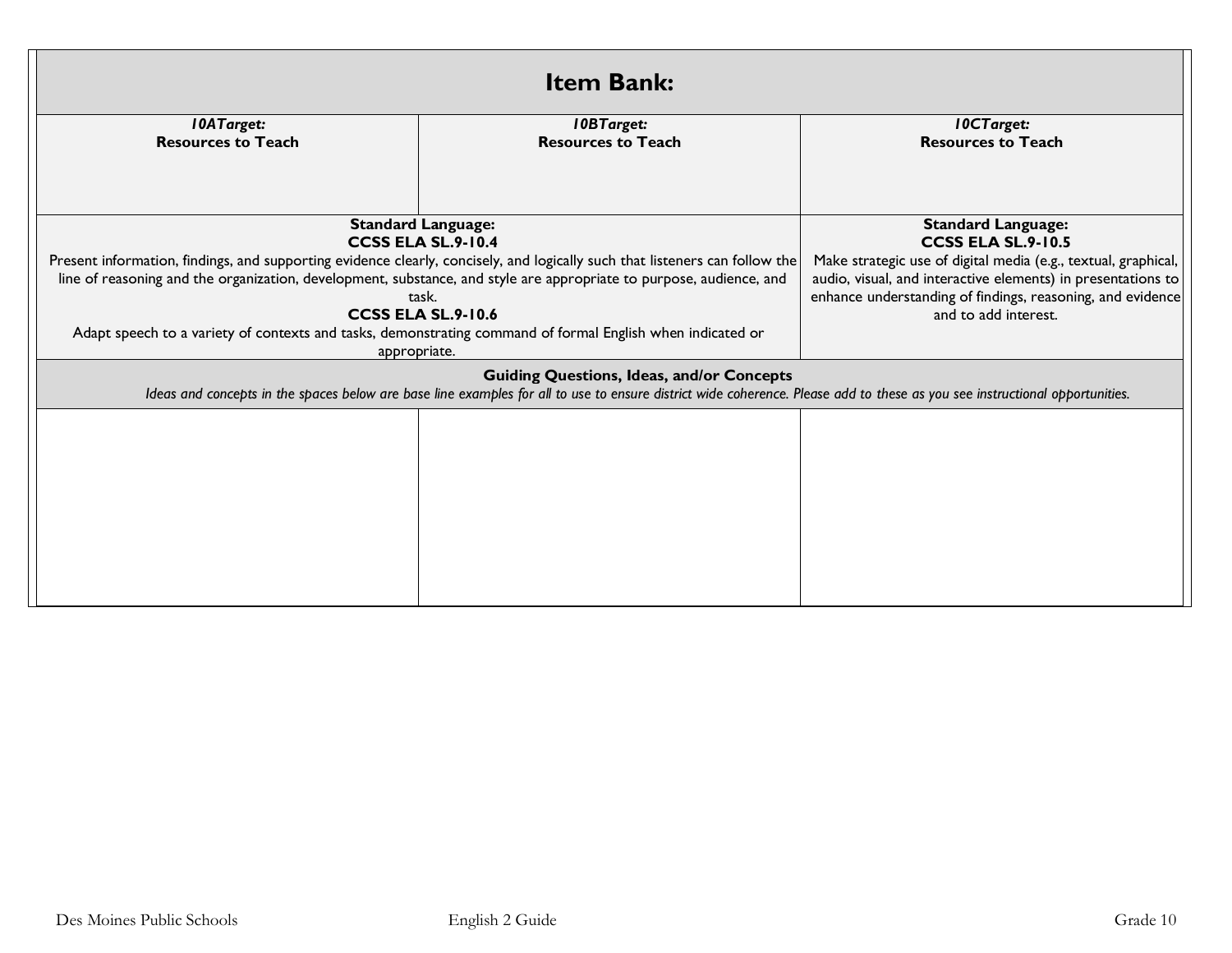### **Extended Topics S2**

Unit Narrative: Some skills are so fundamental to the function and organization of a course that they persist throughout the course instead of being limited to a specific unit. These skills are described in this section of the curriculum guide and should be taught in tandem with unit-based instruction throughout the year.

**Topic Overview:** This topic is collected and reported in both semesters. Activities used to collect evidence for this topic should be rooted in text-based discussion in a variety of formats. Students may need explicit instruction in academic discussion norms in order to support authentic conversations with peers. Propelling a conversation forward requires more than asking a pre-determined question. Support students in active listening strategies to enhance their ability to respond in thoughtful ways.

| <b>Topic</b>                                                                                                | <b>Achieving Grade Level (AT)</b>                                                                                                                                                                                                                                                                                                                                                                                                                                                                   |
|-------------------------------------------------------------------------------------------------------------|-----------------------------------------------------------------------------------------------------------------------------------------------------------------------------------------------------------------------------------------------------------------------------------------------------------------------------------------------------------------------------------------------------------------------------------------------------------------------------------------------------|
| When collecting evidence<br>related to the 3, it will be<br>recorded in these topics<br>in Infinite Campus. | The Level 3 Targets are the grade level expectation for students in all classes. These are directly related to State of lowa standards.<br>Success Criteria (listed below the target) should be clarified/revised by the building level PLC as they collaborate to unpack the Level 3 targets.<br><b>Guiding Question to complete this process:</b><br>Nhat are the essential pieces of knowledge students need to have to show progression towards the grade level standard/expectation (level 3)? |
|                                                                                                             | LTIIA- Students work productively in various roles with other participants.                                                                                                                                                                                                                                                                                                                                                                                                                         |
|                                                                                                             | Learning that shows evidence of progressing towards grade-level learning target:<br>Focus actively on independent and collaborative tasks.<br>Change or reinforce ideas or perspectives based on new, credible information and experiences.<br>Evaluate personal contributions.<br>Evaluate group dynamic.                                                                                                                                                                                          |
|                                                                                                             | LTIIB- Students can generate ideas, positions, products, and solutions to problems.                                                                                                                                                                                                                                                                                                                                                                                                                 |
| Topic II:<br><b>Collaborating in</b><br><b>Discussions</b><br>S <sub>2</sub>                                | Learning that shows evidence of progressing towards grade-level learning target:<br>$\Box$ Provide textual evidence to support ideas.<br>Respond thoughtfully to perspectives of others.<br>$\Box$<br>Pose questions to others to clarify, verify, or challenge ideas and conclusions                                                                                                                                                                                                               |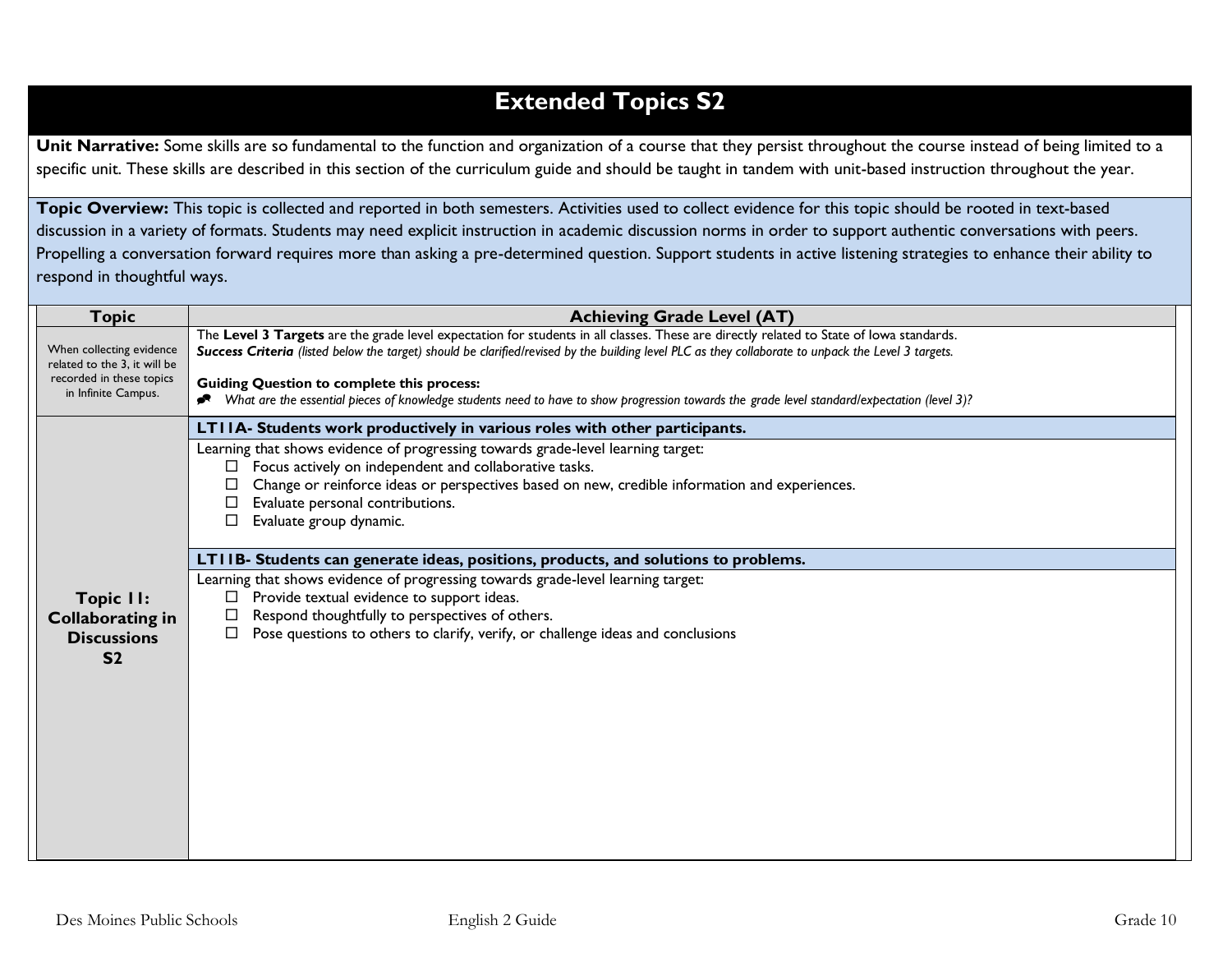| <b>Item Bank:</b>                                                                                                                                                                                                                                                                                  |                                                |  |  |  |
|----------------------------------------------------------------------------------------------------------------------------------------------------------------------------------------------------------------------------------------------------------------------------------------------------|------------------------------------------------|--|--|--|
| <b>IIATarget:</b><br><b>Resources to Teach</b>                                                                                                                                                                                                                                                     | <b>IIBTarget:</b><br><b>Resources to Teach</b> |  |  |  |
| <b>Standard Language</b>                                                                                                                                                                                                                                                                           |                                                |  |  |  |
| <b>CCSS ELA SL.9-10.1</b><br>Initiate and participate effectively in a range of collaborative discussions (one-on-one, in groups, and teacher-led) with diverse partners on grades 9-10 topics, texts, and issues,<br>building on others' ideas and expressing their own clearly and persuasively. |                                                |  |  |  |
| <b>Guiding Questions, Ideas, and/or Concepts</b><br>Ideas and concepts in the spaces below are base line examples for all to use to ensure district wide coherence. Please add to these as you see instructional opportunities.                                                                    |                                                |  |  |  |
|                                                                                                                                                                                                                                                                                                    |                                                |  |  |  |
|                                                                                                                                                                                                                                                                                                    |                                                |  |  |  |
|                                                                                                                                                                                                                                                                                                    |                                                |  |  |  |
|                                                                                                                                                                                                                                                                                                    |                                                |  |  |  |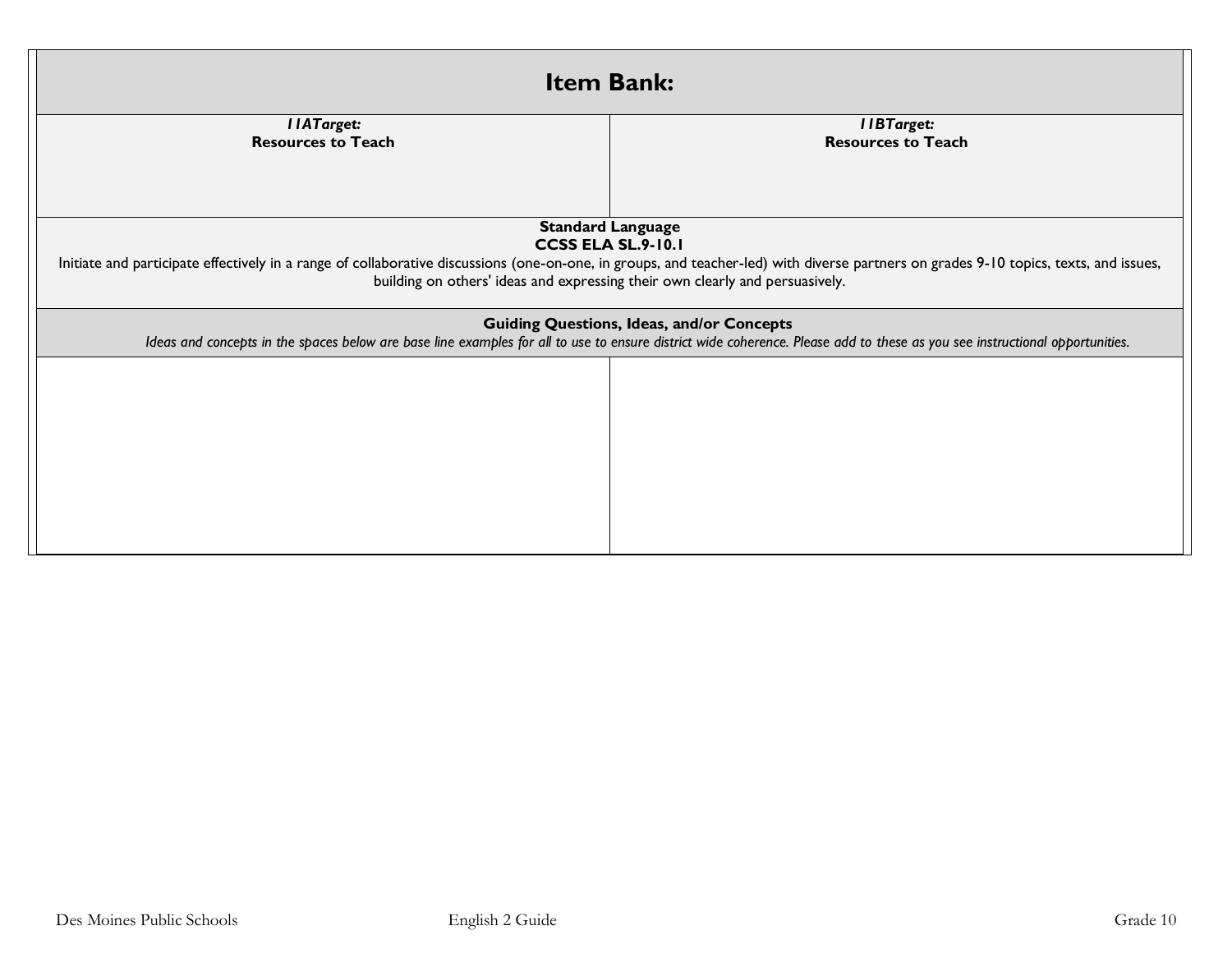Topic Overview: Instruction around sound principles of English grammar, vocabulary, punctuation, capitalization, and spelling are foundational to the Language Arts classroom. In order to fully assess student's understanding of these concepts, they must be applied to writing. This topic is intended to assess students work in the writing process as they work to improve their command of written English. While specific instruction may need to live at the success criteria level, assessment of student progress should focus wholistically on the student's application of skills in writing.

| <b>Topic</b>                                                                                                                                                                        | <b>Achieving Grade Level (AT)</b>                                                                                                                                                                                                                                                              |  |  |
|-------------------------------------------------------------------------------------------------------------------------------------------------------------------------------------|------------------------------------------------------------------------------------------------------------------------------------------------------------------------------------------------------------------------------------------------------------------------------------------------|--|--|
| When collecting evidence<br>related to the 3, it will be                                                                                                                            | The Level 3 Targets are the grade level expectation for students in all classes. These are directly related to State of lowa standards.<br>Success Criteria (listed below the target) should be clarified/revised by the building level PLC as they collaborate to unpack the Level 3 targets. |  |  |
| recorded in these topics<br>in Infinite Campus.                                                                                                                                     | <b>Guiding Question to complete this process:</b><br>Nhat are the essential pieces of knowledge students need to have to show progression towards the grade level standard/expectation (level 3)?                                                                                              |  |  |
|                                                                                                                                                                                     | LT12A- Engage in the writing process to produce clear and coherent writing for multiple purposes.                                                                                                                                                                                              |  |  |
|                                                                                                                                                                                     | Learning that shows evidence of progressing towards grade-level learning target:                                                                                                                                                                                                               |  |  |
|                                                                                                                                                                                     | $\Box$ Develop a plan for writing, focusing on what is most significant for a specific purpose and audience<br>$\Box$ Produce clear and coherent writing in which the development is appropriate to the task, purpose and audience.                                                            |  |  |
|                                                                                                                                                                                     | $\Box$ Create multiple drafts, examining rough drafts and considering ways to revise through the addition or subtraction of material.                                                                                                                                                          |  |  |
|                                                                                                                                                                                     | LT12B- Demonstrate command of conventions of standard English                                                                                                                                                                                                                                  |  |  |
|                                                                                                                                                                                     | Learning that shows evidence of progressing towards grade-level learning target:                                                                                                                                                                                                               |  |  |
|                                                                                                                                                                                     | $\Box$ Ensure pronoun-antecedent agreement when the pronoun and antecedent occur in separate clauses or sentences<br>Recognize and correct vague and ambiguous pronouns<br>$\Box$                                                                                                              |  |  |
|                                                                                                                                                                                     |                                                                                                                                                                                                                                                                                                |  |  |
|                                                                                                                                                                                     | LT12C- Prepare extended bibliographies of reference materials                                                                                                                                                                                                                                  |  |  |
| Learning that shows evidence of progressing towards grade-level learning target:<br>Topic 12:<br>$\Box$ Examine a variety of sources that contain useful information toward a topic |                                                                                                                                                                                                                                                                                                |  |  |
| <b>Constructing</b>                                                                                                                                                                 | Cite the sources according to MLA style<br>$\Box$                                                                                                                                                                                                                                              |  |  |
| Writing<br>S <sub>2</sub>                                                                                                                                                           | Construct a brief summary of the scope of the source that includes reference to author, intended audience, and connection to the topic<br>$\Box$                                                                                                                                               |  |  |
|                                                                                                                                                                                     |                                                                                                                                                                                                                                                                                                |  |  |
|                                                                                                                                                                                     |                                                                                                                                                                                                                                                                                                |  |  |
|                                                                                                                                                                                     |                                                                                                                                                                                                                                                                                                |  |  |
|                                                                                                                                                                                     |                                                                                                                                                                                                                                                                                                |  |  |
|                                                                                                                                                                                     |                                                                                                                                                                                                                                                                                                |  |  |
|                                                                                                                                                                                     |                                                                                                                                                                                                                                                                                                |  |  |
|                                                                                                                                                                                     |                                                                                                                                                                                                                                                                                                |  |  |
|                                                                                                                                                                                     |                                                                                                                                                                                                                                                                                                |  |  |
|                                                                                                                                                                                     |                                                                                                                                                                                                                                                                                                |  |  |
|                                                                                                                                                                                     |                                                                                                                                                                                                                                                                                                |  |  |
|                                                                                                                                                                                     |                                                                                                                                                                                                                                                                                                |  |  |